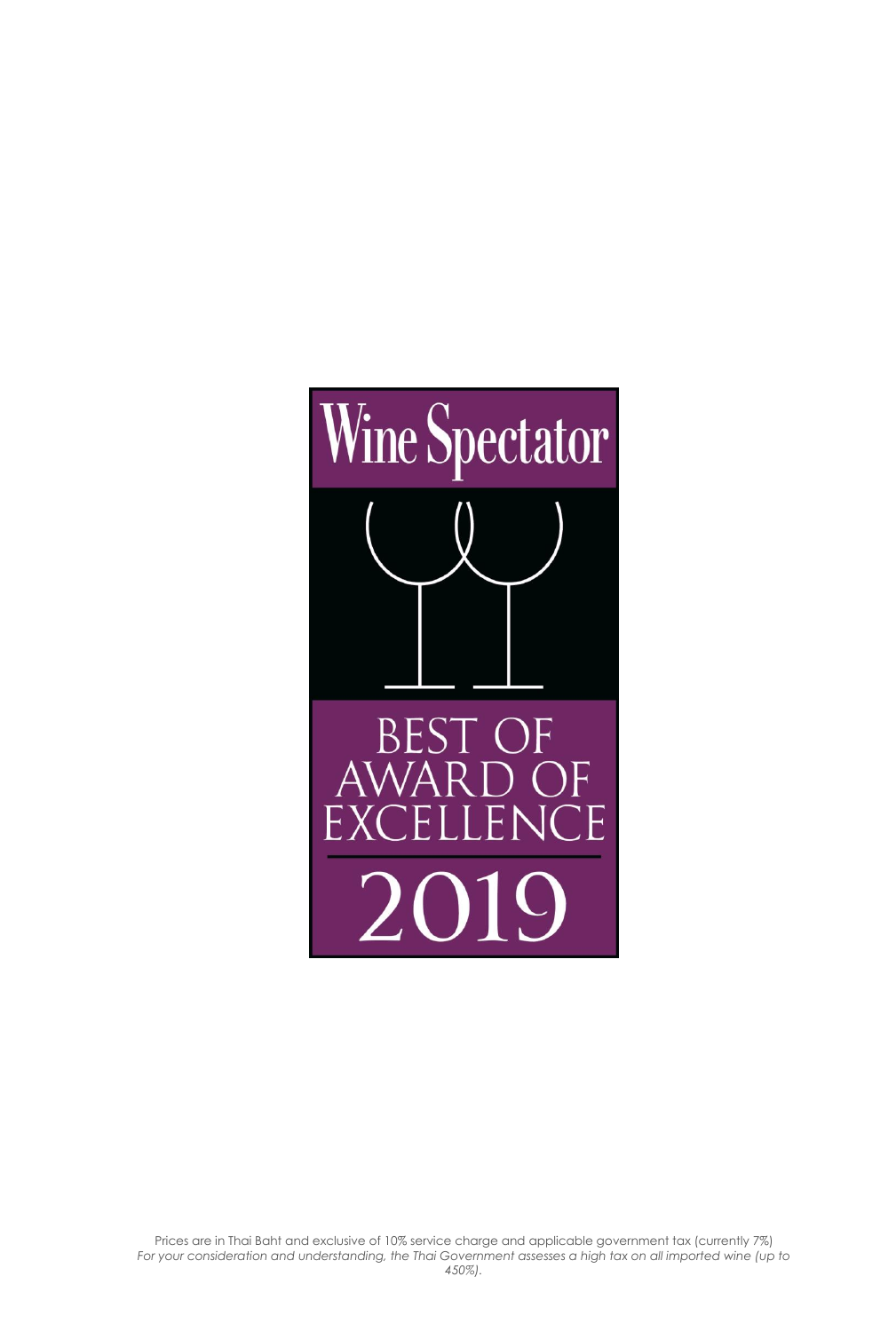|        | Wine by the Glass                                                        |       |               |
|--------|--------------------------------------------------------------------------|-------|---------------|
|        | Champagne & Sparkling Wine                                               | Glass | <b>Bottle</b> |
| 0098   | Billecart-Salmon, Brut Réserve, Mareuil-sur-Aÿ, Champagne, France NV.    | 770   | 3,850         |
| 0007   | Moët & Chandon, Brut Impérial, Champagne, France NV. (20cl)              |       | 990           |
| 0071   | Ferrari Maximum Brut, Trento DOC, Alto Adige, Italy NV.                  | 520   | 2,500         |
| 0093   | Prosecco Dry Millesimato DOC Allegrini Veneto 2017                       | 350   | 1,750         |
|        | White Wine                                                               |       |               |
| 9028   | Sauvignon Blanc, Sileni, Marlborough, New Zealand 2018                   | 395   | 1,950         |
| 3005   | Riesling, Weingut, Robert Weil, Rheingau, Germany 2017                   | 450   | 2,200         |
| 350435 | Sauvignon blanc, Bernard Defaix, Saint Bris, Burgundy 2018               | 480   | 2,400         |
| 7164   | Pinot Grigio, Zorzettig, Friuli Venezia Giulia, Italy 2018 (Sustainable) | 450   | 2,200         |
| 350439 | Aligoté Bourgogne, Joseph Drouhin Burgundy France 2016 (Bio)             | 420   | 2,100         |
| 7169   | Sauvignon Blanc, Lazo, Undurraga, Maipo Valley, Chile 2017               | 290   | 1,450         |
| 7154   | Roero Arneis, Marchesi di Barolo, Piedmont, Italy 2016                   | 430   | 2,150         |
| 4094   | Grüner Veltliner, Federspiel Knoll, Wachau Austria 2017 (Bio)            | 490   | 2,450         |
| 7144   | Trebbiano D'Abruzzo, Masciarelli, Abruzzo, Italy 2017                    | 420   | 2,050         |
| 2011   | Bordeaux Blanc Borie-Manoux, Beau Rivage, Bordeaux France 2017           | 390   | 1,900         |
| 8128   | Chardonnay, Alamos, Catena, Mendoza Argentina 2018                       | 450   | 2,250         |
| 2009   | Chardonnay, Chablis, Albert Bichot, Burgundy, France 2017                | 550   | 2,800         |
|        | Rosé Wine                                                                |       |               |
| 9033   | Château D'Esclans, "Whispering Angel", Provence, France 2017             | 480   | 2,450         |
|        | Red Wine                                                                 |       |               |
| 0047   | Pinot Noir, Bourgogne Rouge, Bejamin Le RouxFrance 2017                  | 590   | 3,000         |
| 5025   | Barbera d'Asti, Marchesi di Barolo, "Rure ", Piedmont, Italy 2017        | 430   | 2,150         |
| 350429 | Gamay Morgon, Joseph Drouhin Burgundy France 2016 (Bio)                  | 420   | 2,100         |
| 5041   | Sangiovese, Chianti Classico, "Peppoli", Antinori, Tuscany, Italy 2017   | 450   | 2,250         |
| 6022   | Cabernet Sauvignon, Lazo, Undurraga , Maipo Valley, Chile 2018           | 290   | 1,450         |
| 1046   | Bordeaux Blend, Bad Boy, Bordeaux, France 2015                           | 480   | 2,400         |
| 5238   | Ripasso, Brunelli Pariondo, Valpolicella Veneto Italy 2015 (Sustainable) | 490   | 2,450         |
| 2133   | Shiraz Reserve, Stone Fish, Barossa Australia 2016                       | 490   | 2,450         |
| 3040   | Tempranillo, CVNE Vina Real Crianza Rioja Spain 2015 (Organic)           | 450   | 2,250         |
| 2151   | Cabernet Sauvignon, "Robert Oatley" Signature Series, Australia 2018     | 420   | 2,100         |
| 2063   | Cabernet Sauvignon, Grayson C. "Oak Aged" Napa Valley, USA 2017          | 440   | 2,200         |
| 6026   | Malbec, Catena, Mendoza Argentina 2016 (Sustainable)                     | 480   | 2,400         |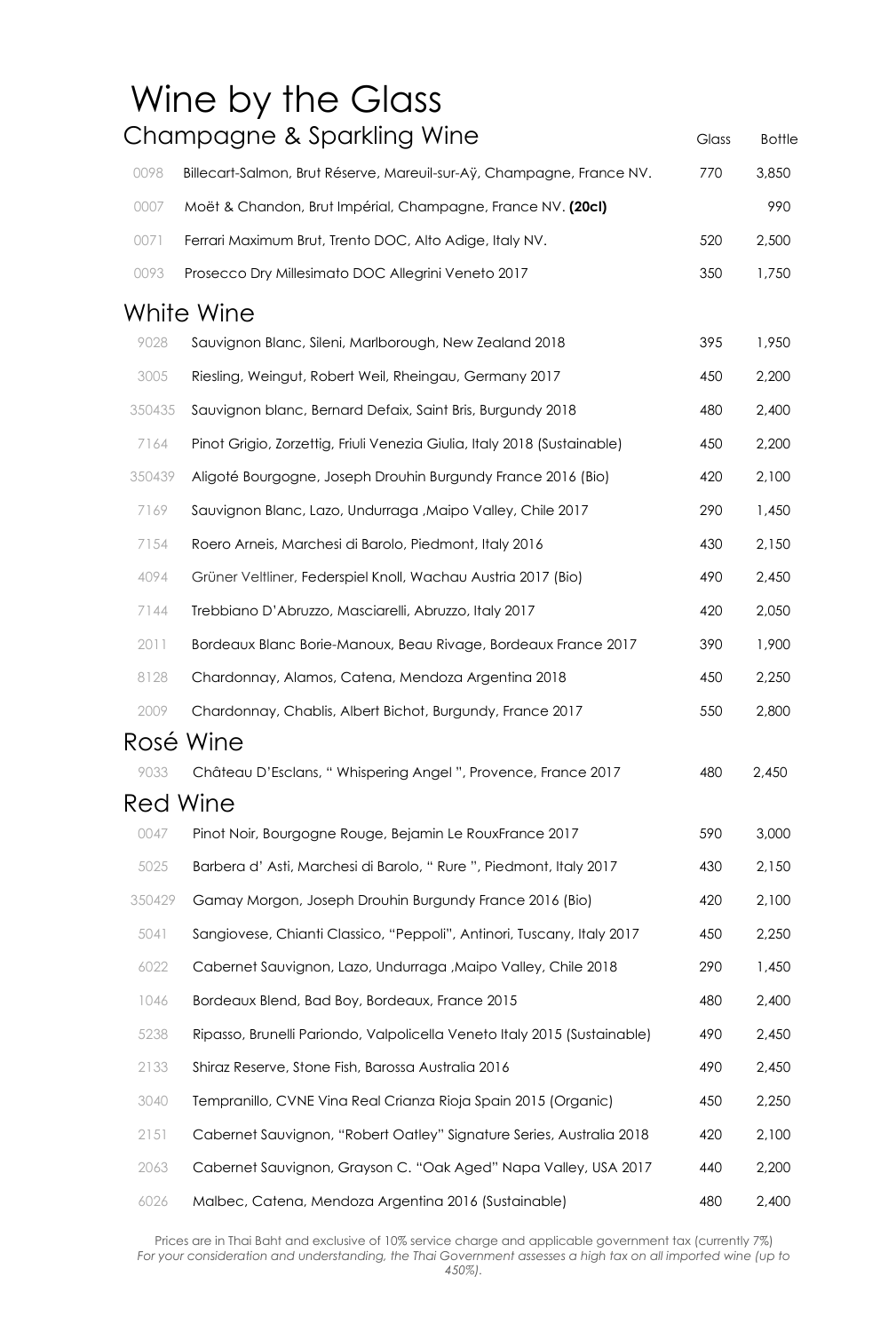# Wine Guru Recommendation

### White Wine

#### *Aromatic, fresh, fruits & floral white wine.*

| 8012 | Torrontes, Crios de Susana Balbo, Cafayate, Argentina                                                | 2017 | 1,600 |
|------|------------------------------------------------------------------------------------------------------|------|-------|
| 8044 | Sauvignon Blanc, Rutherford Ranch, Napa Valley, USA.                                                 | 2017 | 2,700 |
| 9010 | Sauvignon Blanc, Mansion House Bay, Marlborough, New Zealand                                         | 2017 | 2,000 |
| 9018 | Riesling, Jim Barry " The Lodge hill ", Clare Valley, Australia                                      | 2017 | 2.600 |
|      | Crisp, citrus, minerality and light-medium body.                                                     |      |       |
| 2012 | Chenin Blanc, Saumur, "Insolite" Theirry Germain, Domaine des Roches<br>Neuves, Loire Valley, France | 2017 | 3,900 |
| 1014 | Chardonnay Unoaked, Tiserny, L.Tramier&Fils, Burgundy, France                                        | 2017 | 2,200 |
| 7166 | Chardonnay, Fosche, Vite Colte, Langhe, Piedmont                                                     | 2017 | 2,150 |
|      | Rich, balanced with sublime texture.                                                                 |      |       |
|      |                                                                                                      |      |       |

| 0022 | Puliany-Montrachet, L.Tramier & Fils                             | 2017 | 7,600  |
|------|------------------------------------------------------------------|------|--------|
|      | 8005 Chardonnay, Chateau Montelena, Napa Valley, USA.            | 2016 | 5,900  |
| 1006 | Chablis Grand Cru, Valmur, Domaine Dublere, Burgundy, France     | 2014 | 8,800  |
| 1009 | Batard-Montrachet, Grand Cru, Domaine Leflaive, Burgundy, France | 2011 | 26,800 |
|      |                                                                  |      |        |

*Natural wine, organic & biodynamic, with respect to terroir.*

| 1015 | Beaune Blanc, Domaine de la Roseraie, Burgundy, France (Natural)                                    | 2015 | 4,400  |
|------|-----------------------------------------------------------------------------------------------------|------|--------|
| 1016 | Puligny-Montrachet, 1er Cru " Le Cailleret ", Domaine de Montille,<br>Burgundy, France (Biodynamic) | 2005 | 13.500 |
| 8006 | Torontel, "Naranjo ", Puente Austral, Cochagua Valley (Orange Wine)                                 | 2017 | 2.350  |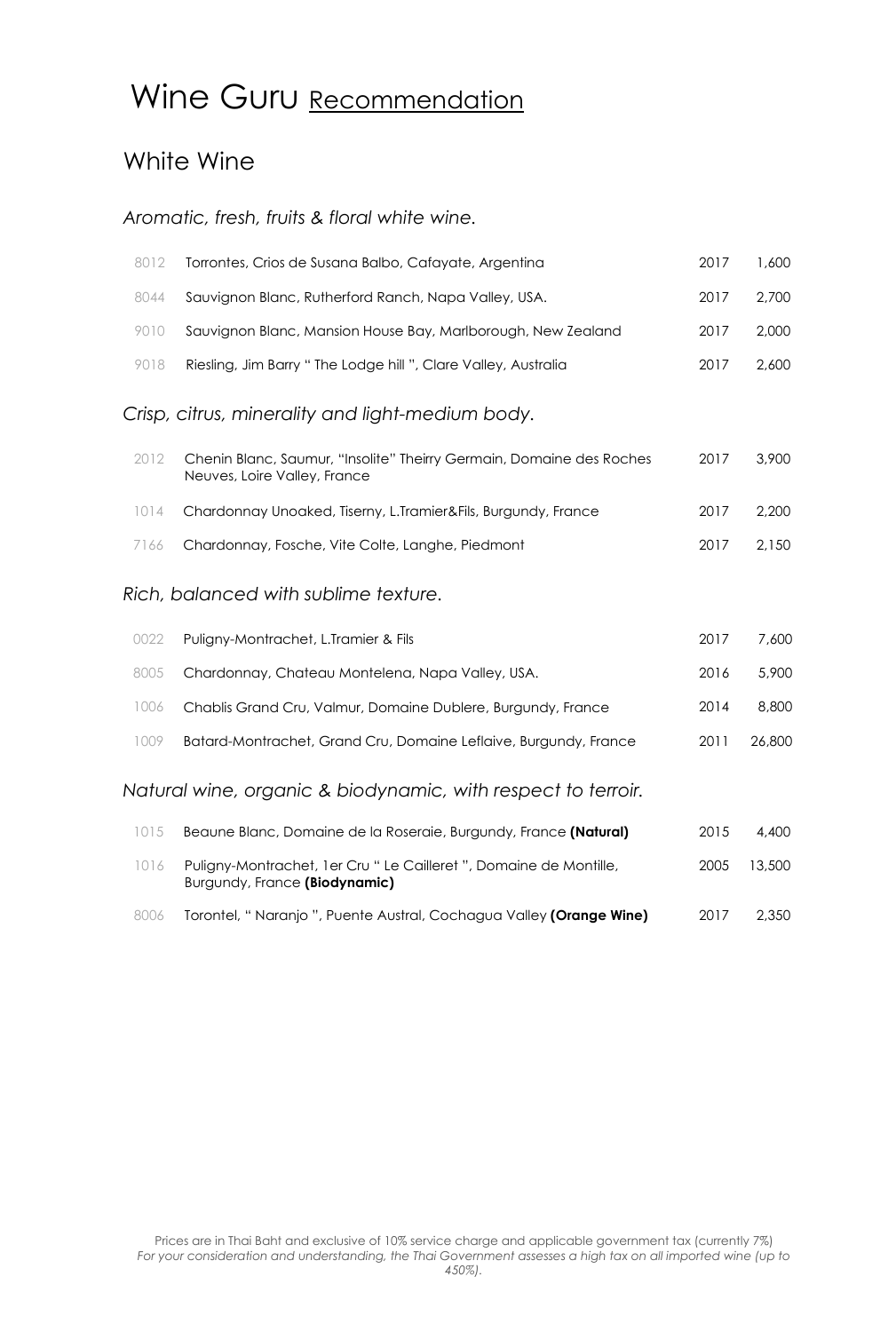### Wine Guru Recommendation

### Red Wine

#### *Fruit forward, well balance, and easy drinking.*

| 6011 | Cabernet Sauvignon, Hugo Casanova,"Don Aldo", Maule Valley, Chile | 2013 | 3.500 |
|------|-------------------------------------------------------------------|------|-------|
| 3025 | Tempranillo, Coto de Imaz, Gran Reserva Rioja DOC, Spain          | 2010 | 4.900 |
| 1027 | Bourgogne, " La Minee ", L.Tramier & Fils                         | 2016 | 3.300 |

#### *Complexity, lively, elegance, light to medium bodied.*

| 2103 | Pinot Noir, Lost Turtle, Central Otago, New Zealand                           | 2016 | 2.350 |
|------|-------------------------------------------------------------------------------|------|-------|
| 1005 | Beaune 1 er Cru, L.Tramier & Fils                                             | 2017 | 6,500 |
| 1043 | Gevrey Chambertin, " Mes Favorites ", D. Alain Burguet, Burgundy, France 2014 |      | 6,900 |
| 0038 | Château Mauvinon, Grand Cru, Saint-Émilion, Bordeaux, France                  | 2014 | 4.400 |

#### *Premium, unique and exquisite vintages.*

| 1044 | Clos Vougeot Grand Cru, Domaine de Montille Magnum (1.5L)                   | 2014 | 29,000 |
|------|-----------------------------------------------------------------------------|------|--------|
| 0126 | Château Lynch-Moussas, 5ème Grand Cru Classé, Pauillac, Bordeaux,<br>France | 2005 | 11,500 |
| 8004 | Bordeaux Blend, " Monte Bello ", Ridge Vineyard, Napa Valley, USA.          | 2012 | 14,900 |
| 0111 | Carruades de Lafite, 2èm Cru du Château Lafite Rothschild                   | 2010 | 36,000 |
| .    |                                                                             |      |        |

#### *Natural wine, organic & biodynamic, with respect to terroir.*

| 1036 | Pommard 1 er Cru, "Les Grands Epenots", Domaine de Montille, Burgundy,<br>France (Biodynamic) | 2013 | 9,500  |
|------|-----------------------------------------------------------------------------------------------|------|--------|
| 0029 | Château Pontet Canet, 5ème Grand Cru Classé, Pauillac, Bordeaux,<br>France (Biodynamic)       | 2012 | 11.900 |
| 5151 | Nero d'Avola/Cabernet, "b.io", Bpuntoio, Sicily (Organic)                                     | 2017 | 2.900  |
| 0039 | Château Gaillard, Grand Cru, Saint-Émilion (Organic)                                          | 2015 | 3.600  |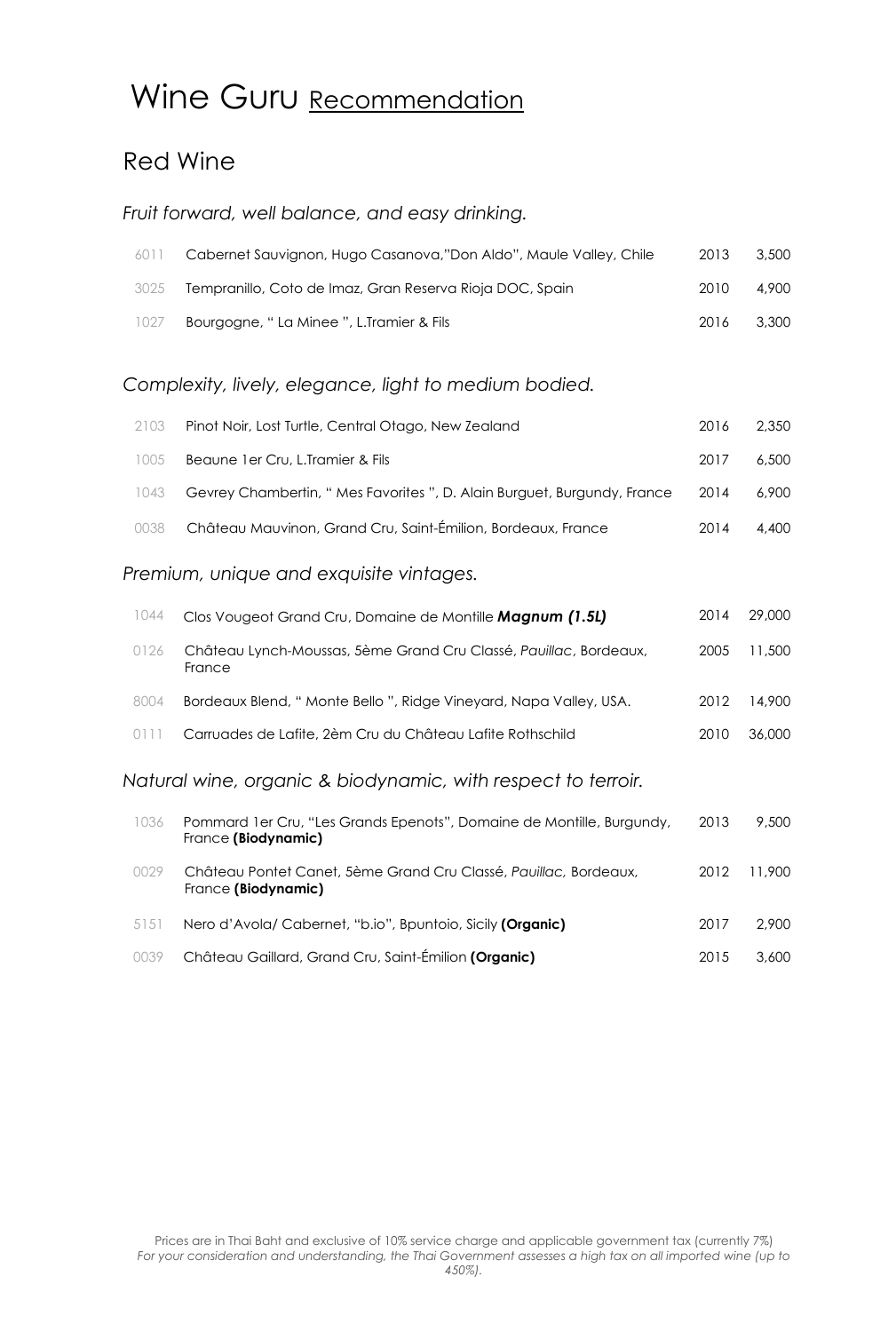# Brut and Grande Cuvée Champagne

| 0056 | Montaudon Brut Reserve, Reims                                      | N.V. | 3,950 |
|------|--------------------------------------------------------------------|------|-------|
| 0075 | Drappier Brut Nature, Reims                                        | N.V. | 3,950 |
| 0108 | Louis Roederer, Brut Premier, Reims                                | N.V. | 5,900 |
| 0033 | Billecart-Salmon, Blanc de Blancs Grand Cru, Brut, Mareuil-sur-Aÿ, | N.V. | 6,700 |
| 0006 | Moët & Chandon, Brut Impérial, Épernay                             | N.V. | 7,900 |
| 0023 | Veuve Clicquot Ponsardin, Yellow Label, Brut, Reims                | N.V. | 9.200 |

### Vintage Champagne

| 0028 | Taittingér, Brut Réserve, Reims      | 2008 | 5.500  |
|------|--------------------------------------|------|--------|
| 0019 | Louis Roederer, Cristal, Brut, Reims | 2009 | 15.000 |
| 0008 | Dom Pérignon, Brut, Épernay          | 2006 | 18.000 |

### Rosé Champagne

|      | 0009 Moët & Chandon, Brut Impérial, Épernay                   | N.V. | 8,900 |
|------|---------------------------------------------------------------|------|-------|
| 0051 | Taittingér, Prestige Brut, Reims                              | N.V. | 5,500 |
| 0031 | Billecart-Salmon, Brut Rose, Mareuil-sur-Ay,                  | N.V. | 5,900 |
| 0049 | Moët & Chandon, Rosé, Brut Impérial, Champagne, France (20cl) | N.V. | 990   |

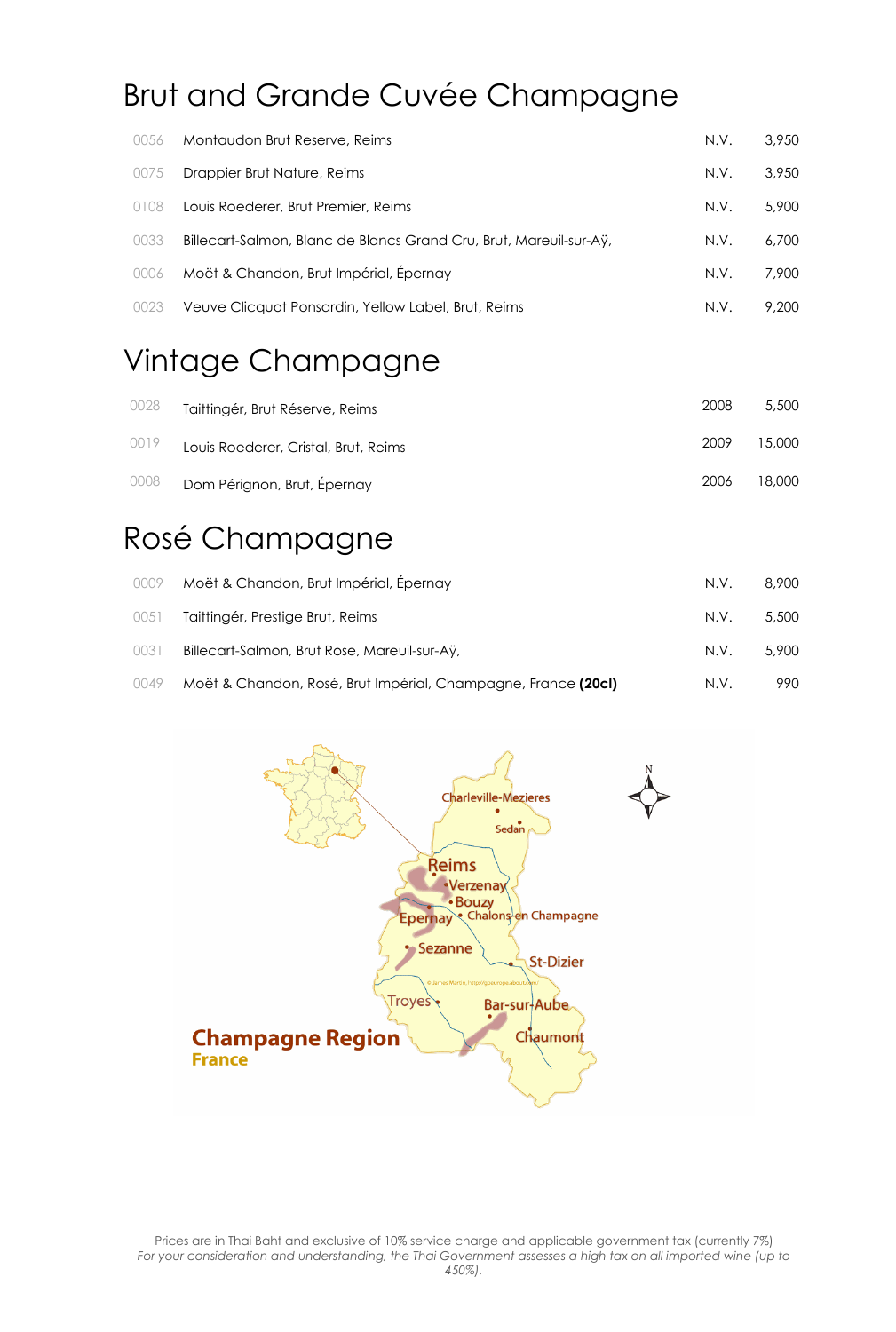### Sparkling Wine

| 0045 | Monsoon Valley, Prestige Brut, Hua Hin Hills, Thailand       | N.V. | 1,650 |
|------|--------------------------------------------------------------|------|-------|
| 0081 | Villa Sandi, Prosecco "IL Fresco" Brut, Treviso, Italy       | N.V. | 2,200 |
| 0090 | Jeio, Prosecco di Valdobbiadene, Extra Dry, Vento, Italy     | N.V. | 2,200 |
| 0118 | Bottega, Vino di Poeti Gold Prosecco, Brut, Veneto, Italy    | 2015 | 2,950 |
| 0141 | Fontanafredda, Alta Langa, Brut, Piedmont, Italy             | 2011 | 3,100 |
| 0036 | Alma Bellavista Cuvée Brut, Franciacorta, Lombardia, Italy   | N.V. | 3,600 |
| 0067 | Ferrari, "Maximum", Brut, Trento, Trentino-Alto Adige, Italy | N.V. | 2,500 |
| 0012 | Ferrari, "Perlé", Brut, Trento, Trentino-Alto Adige, Italy   | 2007 | 4,500 |

### Rosé Sparkling Wine

| 0040 | Il Vino dei Poeti Rose, Bottega, Brut, Lombady & Veneto, Italy | N.V. | 1,950 |
|------|----------------------------------------------------------------|------|-------|
| 0065 | Ferrari, "Maximum", Brut Rosé, Trentino, Italy                 | N.V. | 4.150 |
|      | 0014 Ferrari, "Perlé", Brut Rosé, Trentino, Italy              | 2007 | 5,500 |

### Dessert Wine

### Sauternes

| 5077 | Château Lamothe Guignard Sauternes, France                                               | 2013 | 5,900 |
|------|------------------------------------------------------------------------------------------|------|-------|
| 6026 | Moscato, Arrigoni, Alfredo, Provincia di Pavia IGT, Lombardy, Italy                      | 2015 | 2.100 |
| 6030 | Moscato d'Asti, Elvio Cogno, Piedmont, Italy                                             | 2017 | 2,500 |
| 6021 | Trebbiano/Malvasia, Vin Santo del Chianti, Ruffino "Serelle", Tuscany,<br>Italy $(375m)$ | 2009 | 2,450 |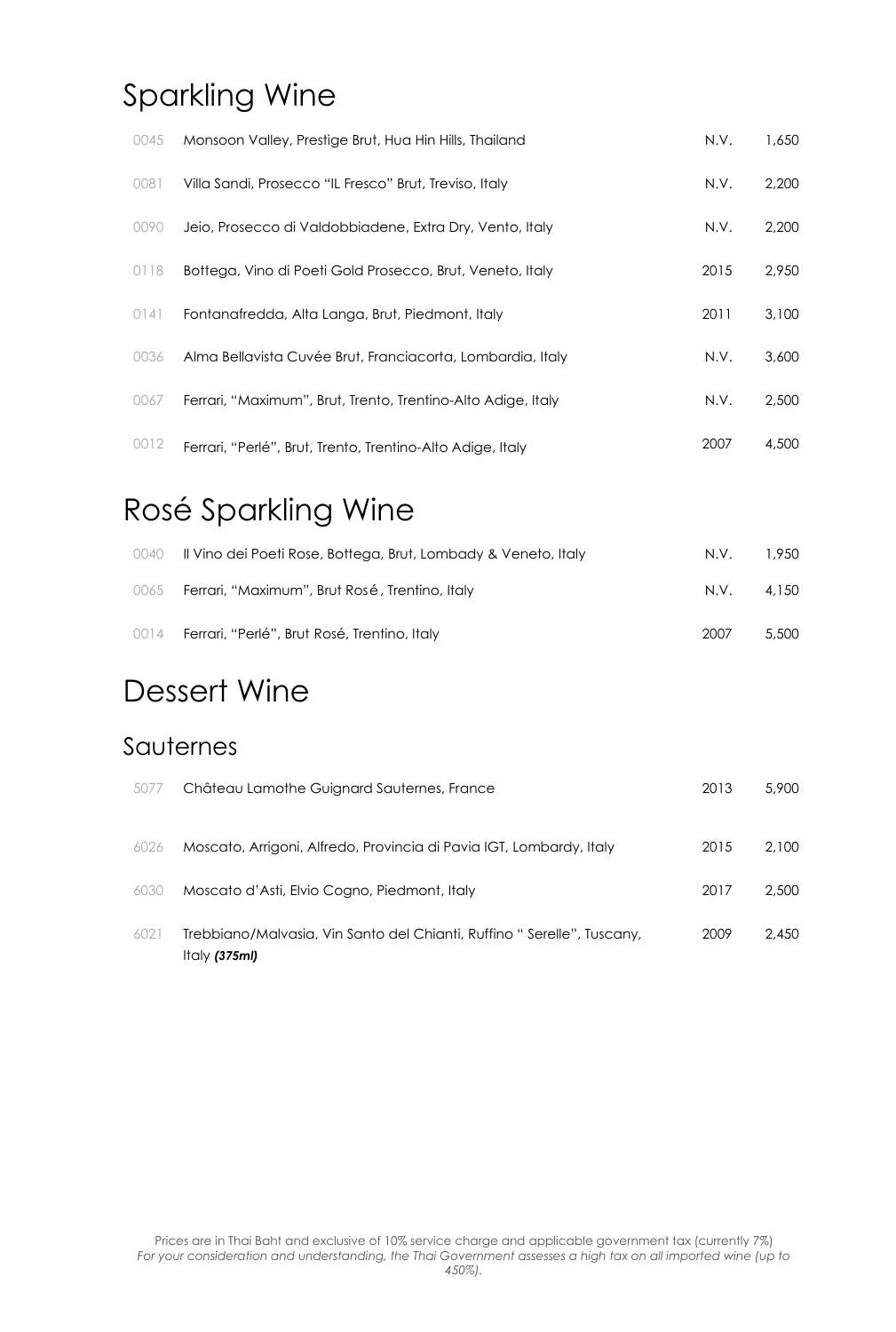# White Wine

### France

#### Alsace

| 0011            | Riesling Grand Cru "Schlossberg", D. Albert Mann (Organic)                            | 2015 | 5,900  |
|-----------------|---------------------------------------------------------------------------------------|------|--------|
| <b>Bordeaux</b> |                                                                                       |      |        |
| 2011            | Sauvignon/Semilion, Borie-Manoux, Beau Rivage Blanc                                   | 2016 | 1,900  |
| 2004            | Bordeaux Blanc - Cos d' Estournel Blanc, Medoc                                        | 2011 | 11,500 |
| Burgundy        |                                                                                       |      |        |
| 1014            | Chardonnay Unoaked, Tiserny, L.Tramier&Fils, Burgundy                                 | 2017 | 2,200  |
| 350435          | Sauvignon blanc, Saint Bris, Bernard Defaix, Burgundy                                 | 2018 | 2,400  |
| Chablis         |                                                                                       |      |        |
| 1006            | Chablis Grand Cru, Valmur, Domaine Dublere                                            | 2014 | 8,800  |
|                 | Côte de Beaune                                                                        |      |        |
| 1013            | Puligny-Montrachet, Domaines Albert Bichot                                            | 2016 | 6,500  |
| 1015            | Beaune Blanc, Domaine de la Roseraie (Natural)                                        | 2015 | 4,400  |
| 0022            | Puligny-Montrachet, L.Tramier & Fils                                                  | 2017 | 7,600  |
| 1016            | Puligny-Montrachet, 1er Cru " Le Cailleret ", Domaine de Montille                     | 2005 | 13,500 |
| 1009            | Batard-Montrachet, Grand Cru, Domaine Leflaive                                        | 2011 | 26,800 |
|                 | Côte Mâconnaise                                                                       |      |        |
| 1008            | Pouilly Fuissé, L.Tramier & Fils                                                      | 2015 | 4,600  |
|                 | Loire Valley                                                                          |      |        |
| 2012            | Chenin Blanc, Saumur, "Insolite" Theirry Germain, Domaine des Roches<br><b>Neuves</b> | 2017 | 3,900  |
| 1020            | Sauvignon Blanc, Sancerre, Domaine Vacheron                                           | 2017 | 3,200  |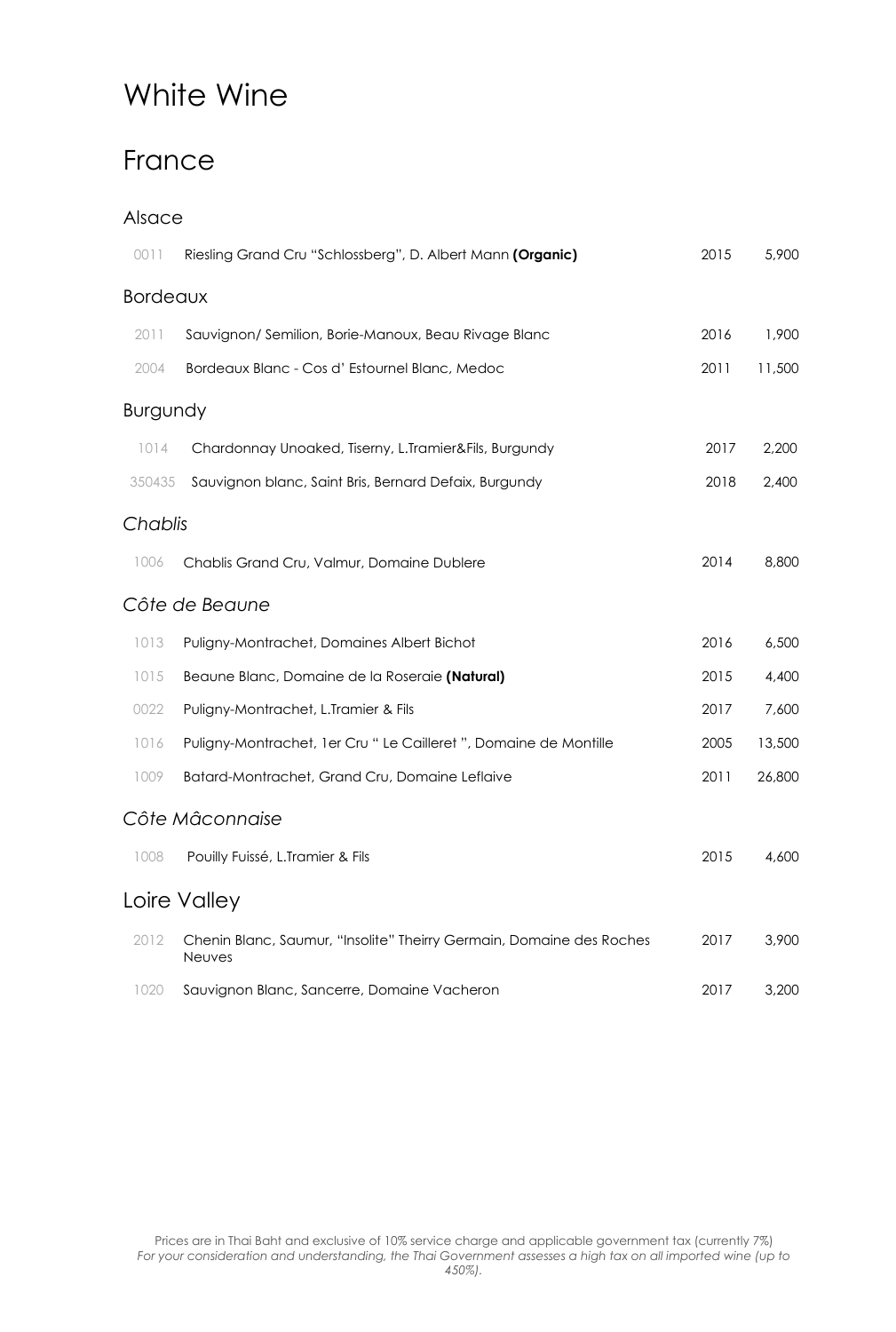## White Wine

## Italy

| 7135 | Pinot Grigio, Ca Bolani, Friuli Venezia Giulia                 | 2016 | 2,100 |
|------|----------------------------------------------------------------|------|-------|
| 7164 | Pinot Grigio, Zorzettig, Friuli Venezia Giulia                 | 2017 | 2,200 |
| 7009 | Cortese, Gavi di Gavi, Beni di Batasiolo, Piedmont             | 2017 | 2,400 |
| 7167 | Cortese, Gavi Aureliana, Vinte Colte, Piedmont                 | 2017 | 2.150 |
| 2020 | Garganega/Chardonnay/Sab, Soave, Anselmi, San Vincenzo, Veneto | 2017 | 2.200 |
| 7168 | Roero Arneis, Villata, Vinte Colte, Piedmont                   | 2017 | 2.250 |
| 7166 | Chardonnay, Fosche, Vite Colte, Langhe, Piedmont               | 2017 | 2.150 |
|      |                                                                |      |       |

### Spain

| 7007 | Macabeo, Sauvignon Blanc,"Gotim Blanc",Castell del Remei | 2013.14 | 2,100 |
|------|----------------------------------------------------------|---------|-------|
|      |                                                          |         |       |

## United States

| 8044 | Sauvignon Blanc, Rutherford Ranch, Napa Valley       | 2017 | 2.700 |
|------|------------------------------------------------------|------|-------|
| 8022 | Sauvignon Blanc, Duckhorn Vineyards, Napa Valley     | 2016 | 3,600 |
|      | 8005 Chardonnay, Chateau Montelena, Napa Valley      | 2016 | 5,900 |
| 8008 | Chardonnay, Belle Côte, Peter Michael, Sonoma County | 2013 | 8.900 |

### Australia

| 4077 | Sauvignon Blanc, Stonefish, Margaret River          | 2017.18 | 2,300 |
|------|-----------------------------------------------------|---------|-------|
| 9018 | Riesling, Jim Barry "The Lodge hill ", Clare Valley | 2017    | 2.600 |
| 4067 | Chardonnay,"MAX's", Penfolds, Adelaide Hills        | 2017    | 2.750 |
| 4030 | Chardonnay, Ministry of Clouds, Tasmania            | 2017.18 | 3,500 |
| 4099 | Semillon, "Woodcutter's ", Torbreck, Barossa Valley | 2015    | 2,900 |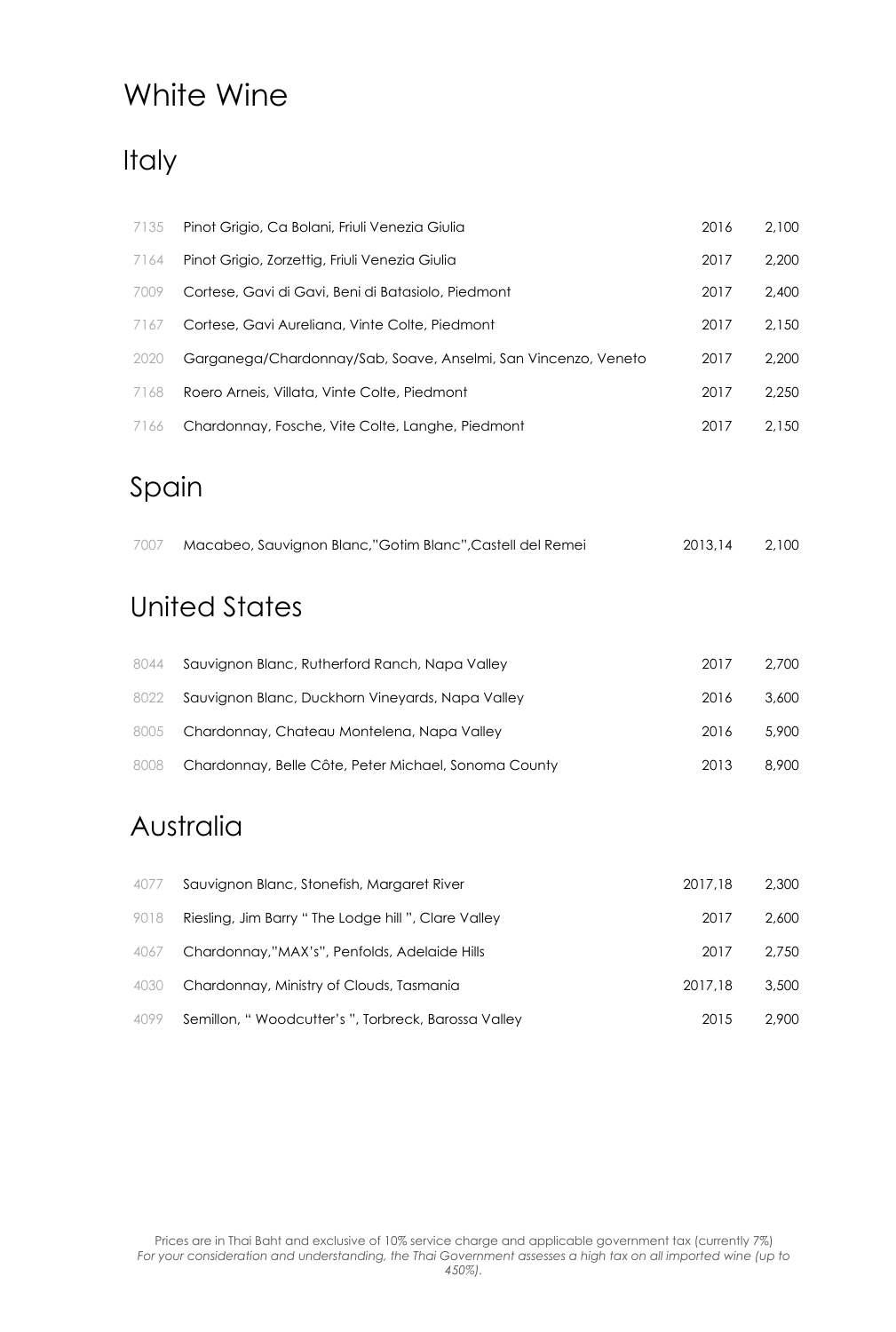### White Wine

### New Zealand

| 9007 | Sauvignon Blanc, Lost Turtle, Marlborough            | 2017 | 2.350  |
|------|------------------------------------------------------|------|--------|
|      | 9003 Sauvignon Blanc, Wild Rock, Marlborough         | 2017 | .800 ا |
|      | 9010 Sauvignon Blanc, Mansion House Bay, Marlborough | 2017 | 2.000  |

### Chile

| 8011 | Chardonnay, Casillero del Diablo, Reserva, Casablanca Valley        | 2016.17 | 1.900 |
|------|---------------------------------------------------------------------|---------|-------|
| 0009 | Chardonnay, Concha Y Toro, Marques De Casa, Limari Valley           | 2016    | 2,500 |
| 8006 | Torontel, "Naranjo ", Puente Austral, Cochagua Valley (Orange Wine) | 2017    | 2,350 |

# Argentina

| 8012  | Torrontes, Crios de Susana Balbo, Cafayate | 2017 | 1,600 |
|-------|--------------------------------------------|------|-------|
| Japan |                                            |      |       |
| 4027  | Chardonnay, Grace, Yamanashi               | 2013 | 3,800 |
|       | <b>Thailand</b>                            |      |       |

|      | 6012 Viognier, GranMonte, Asoke Valley, Khao Yai                           | 15.17 | 2.390 |
|------|----------------------------------------------------------------------------|-------|-------|
| 6013 | Chenin Blanc, Spring 'Anantara Private Selection', GranMonte,<br>Khao Yai, | 2019  | 1.800 |
| 6004 | Chenin Blanc/Colombard, "Cuvée de Siam", Monsoon Valley, Hua Hin Hills     | 2012  | 3,600 |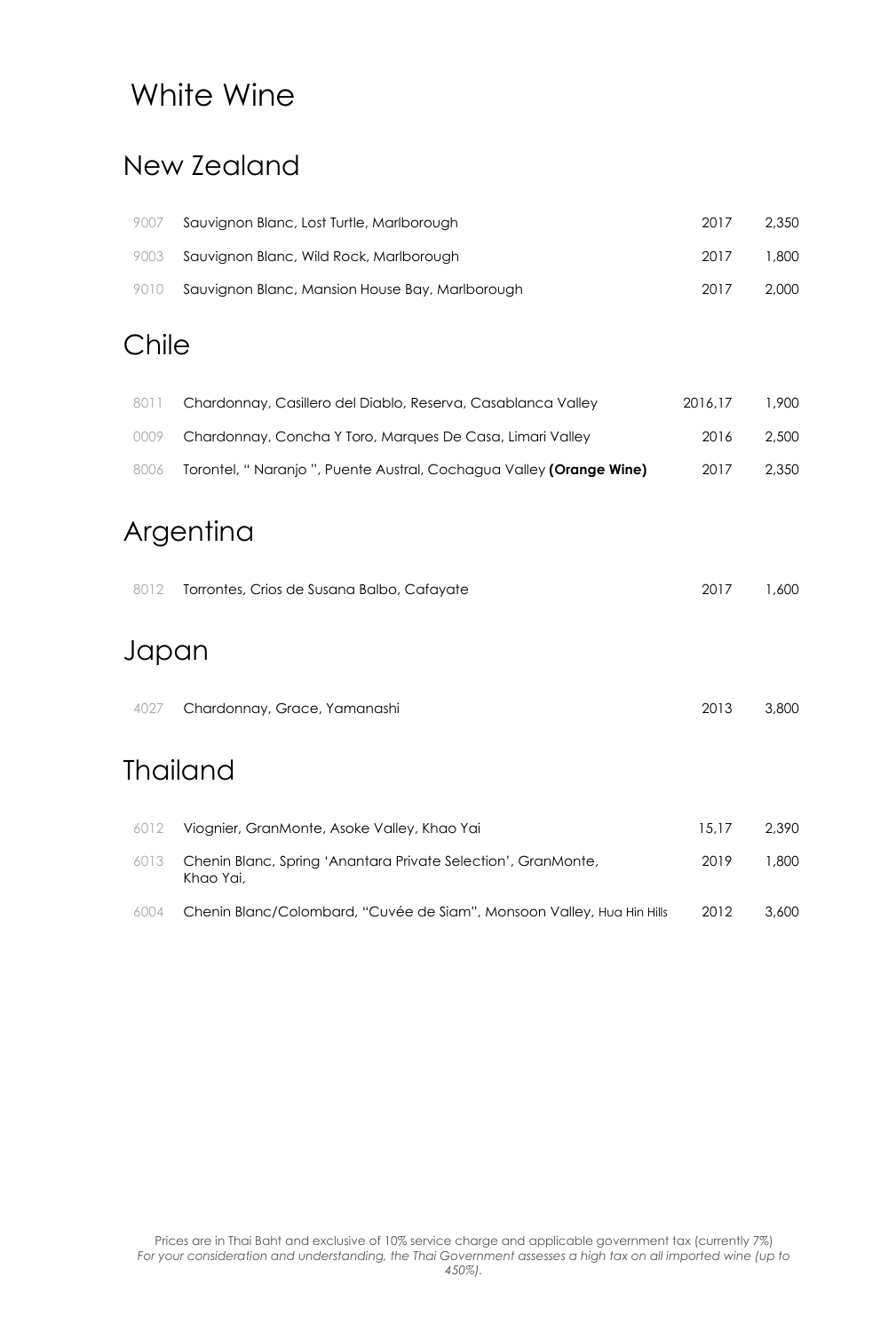### France

| <b>Bordeaux</b> |                                                                   |      |        |
|-----------------|-------------------------------------------------------------------|------|--------|
| 0152            | Merlot Blened, Maison de Grand Esprit, L'etre Magique             | 2015 | 5,200  |
|                 | Médoc & Haut-Médoc                                                |      |        |
| 0200            | "Les Hauts de Lynch-Moussas" du Château Lynch-Moussas, Haut-Medoc | 2013 | 4,250  |
|                 | Saint-Estèphe                                                     |      |        |
| 0149            | Saint Estephe de Montrose by Château Montrose                     | 2015 | 4,600  |
| Pauillac        |                                                                   |      |        |
| 0029            | Château Pontet Canet, 5ème Grand Cru Classé                       | 2012 | 11,900 |
| 0126            | Château Lynch-Moussas, 5ème Grand Cru Classé                      | 2005 | 11,500 |
| 0153            | Château Batailley, 5ème Grand Cru Classé                          | 2006 | 11,500 |
| 0111            | Carruades de Lafite, 2èm Cru du Château Lafite Rothschild         | 2010 | 36,000 |
| Margaux         |                                                                   |      |        |
| 0013            | Château Boyd Cantenac, 3ème Grand Cru Classé                      | 2010 | 8,200  |
| 0010            | Château Lascombes, 2ème Grand Cru Classé                          | 2005 | 12,500 |
| 3015            | Château Margaux Grand Cru Classé                                  | 2004 | 56,000 |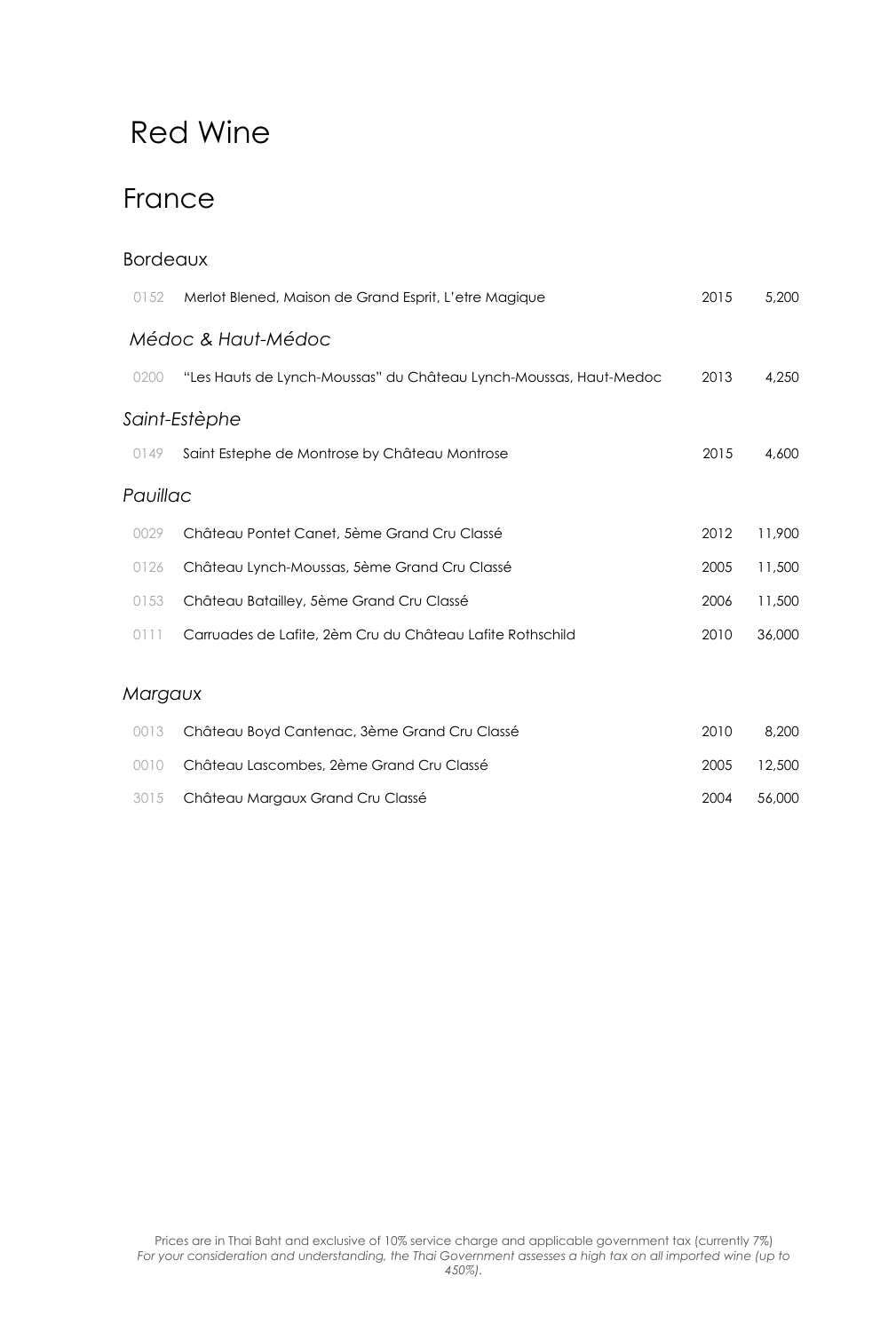### *Saint-Émilion & Côtes-de-Castillon*

| 0033    | Château Cap de Faugères, Côtes-de-Castillon          | 2014 | 3,250 |  |
|---------|------------------------------------------------------|------|-------|--|
| 0039    | Château Gaillard, Grand Cru, Saint-Émilion (Organic) | 2015 | 3,600 |  |
| 0038    | Château Mauvinon, Grand Cru, Saint-Émilion           | 2014 | 4,400 |  |
| 0150    | No.3 d'Angelus st Grand Cru by Château Angelus       | 2014 | 7,800 |  |
| Pomerol |                                                      |      |       |  |
| 0142    | Château Nenin                                        | 2007 | 7,500 |  |
|         | Rhône Valley                                         |      |       |  |
| 1019    | Cotes Du Rhone, Roche Audran, Rhone (Biodynamic)     | 2016 | 2,100 |  |
| 1014    | Chateauneuf-du-Pape, E.Guigal                        | 2013 | 7,900 |  |
| 1015    | Cornas, " Patou ", Ferraton Pere & Fils              | 2013 | 5,500 |  |



Prices are in Thai Baht and exclusive of 10% service charge and applicable government tax (currently 7%) *For your consideration and understanding, the Thai Government assesses a high tax on all imported wine (up to 450%).*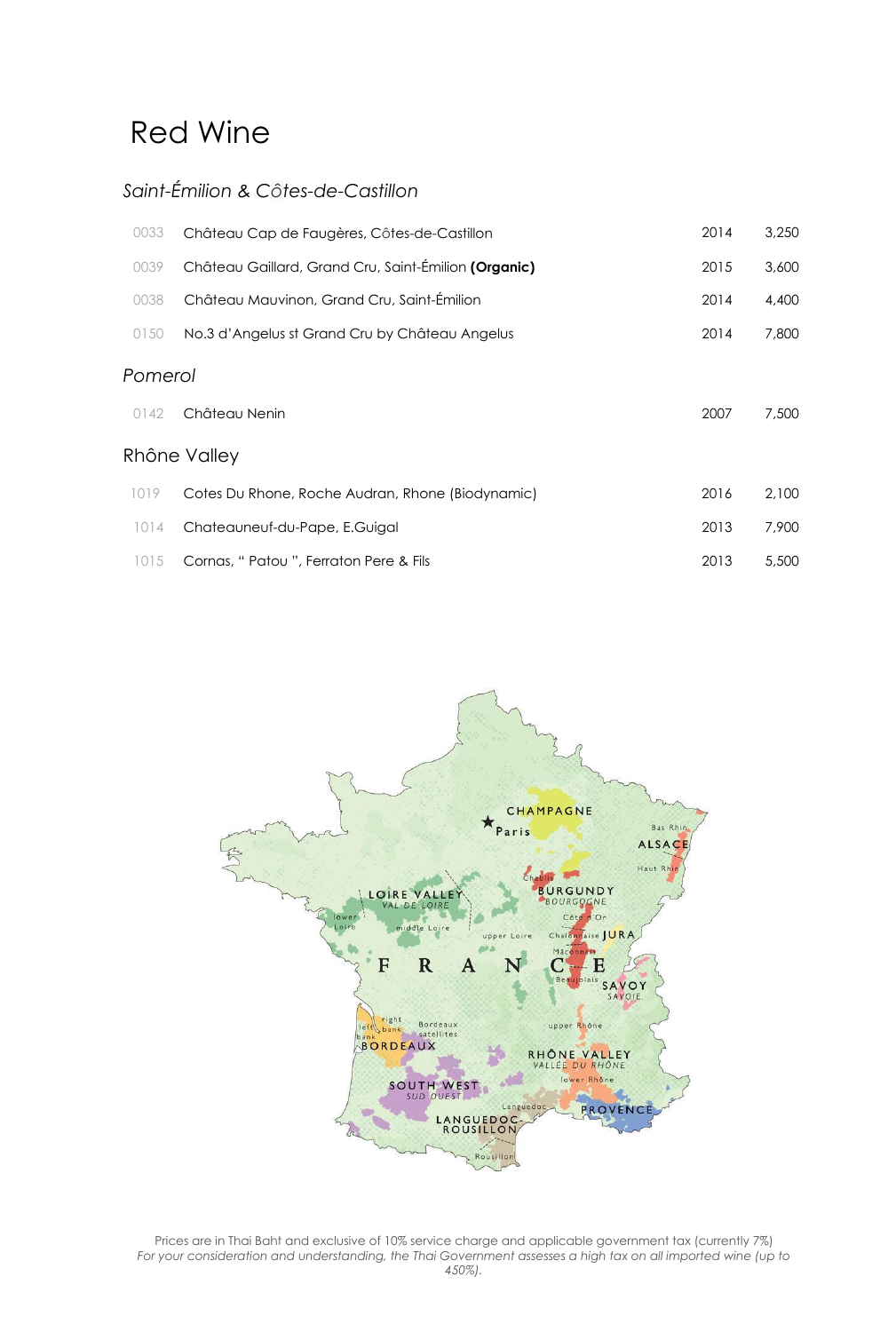#### Burgundy

#### Côte de Nuits

| 1027           | Bourgogne, " La Minee ", L.Tramier & Fils                            | 2016 | 3,300  |  |
|----------------|----------------------------------------------------------------------|------|--------|--|
| 1037           | Charmes Chambertin Grand Cru, Philippe Pacalet (Limited)             | 2012 | 18,900 |  |
| 1043           | Gevrey Chambertin, " Mes Favorites ", D. Alain Burguet               | 2014 | 6,900  |  |
| 1006           | Chambolle Musigny, L.Tramier & Fils                                  | 2012 | 7,500  |  |
| 1005           | Beaune 1 er Cru, L.Tramier & Fils                                    | 2017 | 6,500  |  |
| 1029           | Nuit Saint Georges 1 er Cru, "Les Damodes", Frederic Magnien         | 2013 | 6,700  |  |
| 1045           | Clos Vougeot Grand Cru, L. Tramier & Fils                            | 2011 | 11,900 |  |
| 1044           | Clos Vougeot Grand Cru, Domaine de Montille Magnum (1.5L)            | 2014 | 29,000 |  |
| 1034           | Vosne-Romanee 1 er Cru, " Les Chaumes ", Domaine Gros Frere st Soeur | 2015 | 14.500 |  |
| Côte de Beaune |                                                                      |      |        |  |
| 0048           | Savigny-Les-Beaune Sous la Cabotte, Domaine Jean Fery & Fills        | 2015 | 3,650  |  |

|      | UU48 Savigny-Les-Bedune Sous la Cabotte, Domaine Jean Fery & Fills | 2015. | 3.65U  |
|------|--------------------------------------------------------------------|-------|--------|
|      | 1038 Corton Grand Cru, "Clos des Marechaudes", Domaine du Pavillon | 2014  | 12,400 |
| 1036 | Pommard 1 er Cru, "Les Grands Epenots ", Domaine de Montille       | 2013  | 9.500  |



Prices are in Thai Baht and exclusive of 10% service charge and applicable government tax (currently 7%) *For your consideration and understanding, the Thai Government assesses a high tax on all imported wine (up to 450%).*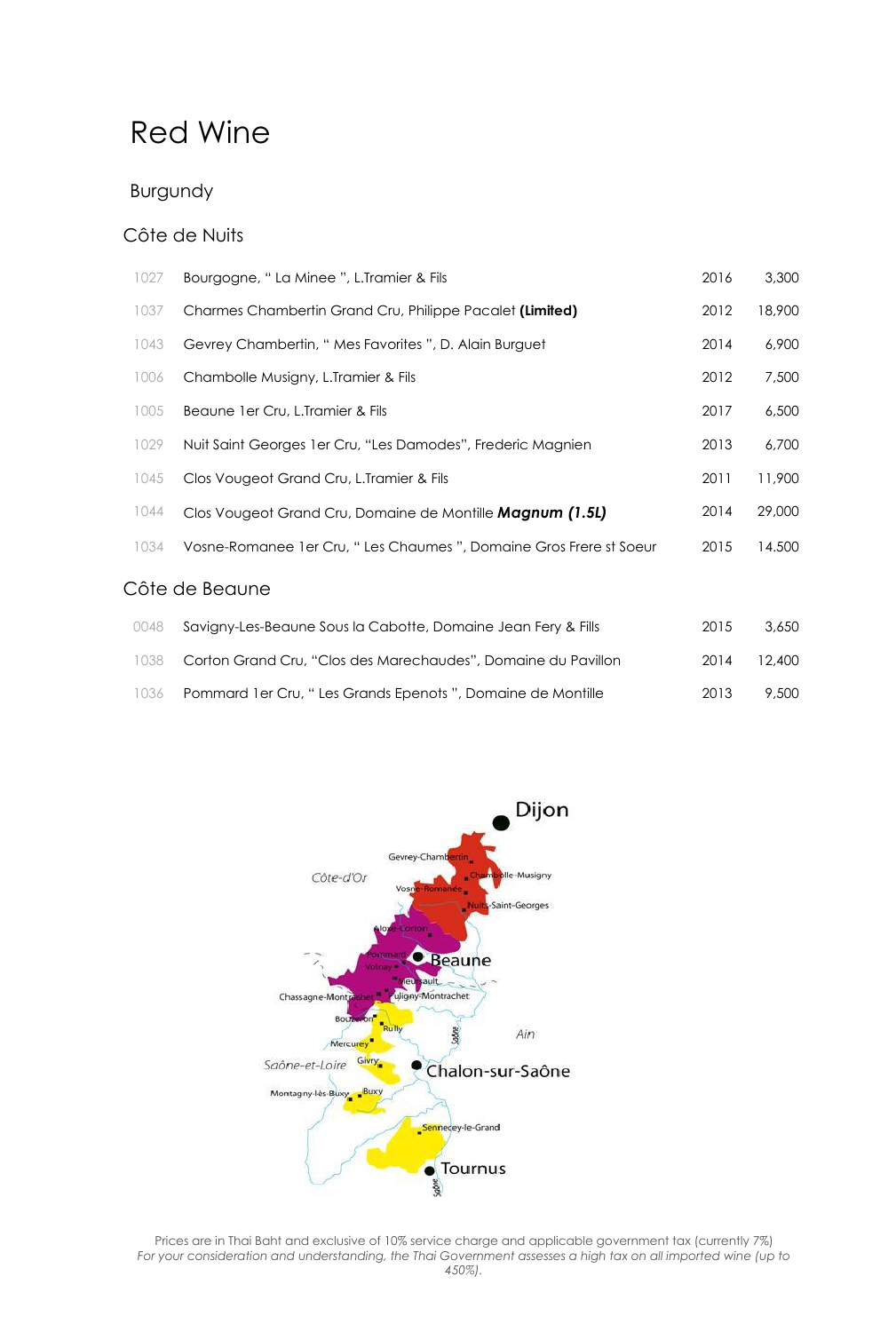### **Italy**

#### *Friuli Venezia Giulia*

| 5048     | Pinot Nero, Zorzettig                                      | 2016 | 2,900 |
|----------|------------------------------------------------------------|------|-------|
| 5050     | Merlot/Refosco, Schiopetto, "Podere dei Blumeri"           | 2013 | 5,600 |
| Veneto   |                                                            |      |       |
| 5010     | Pinot Noir, Sensi                                          | 2015 | 1,800 |
| 5003     | Valpolicella Blend, Superiore, Roccolo Grassi              | 2013 | 3,100 |
| 5244     | Amarone della Valpolicella, Villa Cornaro                  | 2012 | 4,700 |
| 5011     | Amarone della Valpolicella Classico, Capitel della Crosara | 2013 | 5,800 |
| 5078     | Corvina, IGT. La Poja, Allegrini                           | 2012 | 7200  |
| Piedmont |                                                            |      |       |
| 5009     | Nebbiolo, Fontanafredda, Langhe                            | 2014 | 2,500 |
| 5068     | Barbera, Nizza DOCG, La Luna e I Falo, Vite Colte          | 2015 | 3,900 |
| 5075     | Barbaresco, La Casa in Collina, Vite Colte                 | 2013 | 2,900 |
| 5019     | Barolo, Barolo di Barolo Machesi di Barolo                 | 2012 | 6,200 |

5017 Barolo Riserva, Fontanafredda 2007 8,400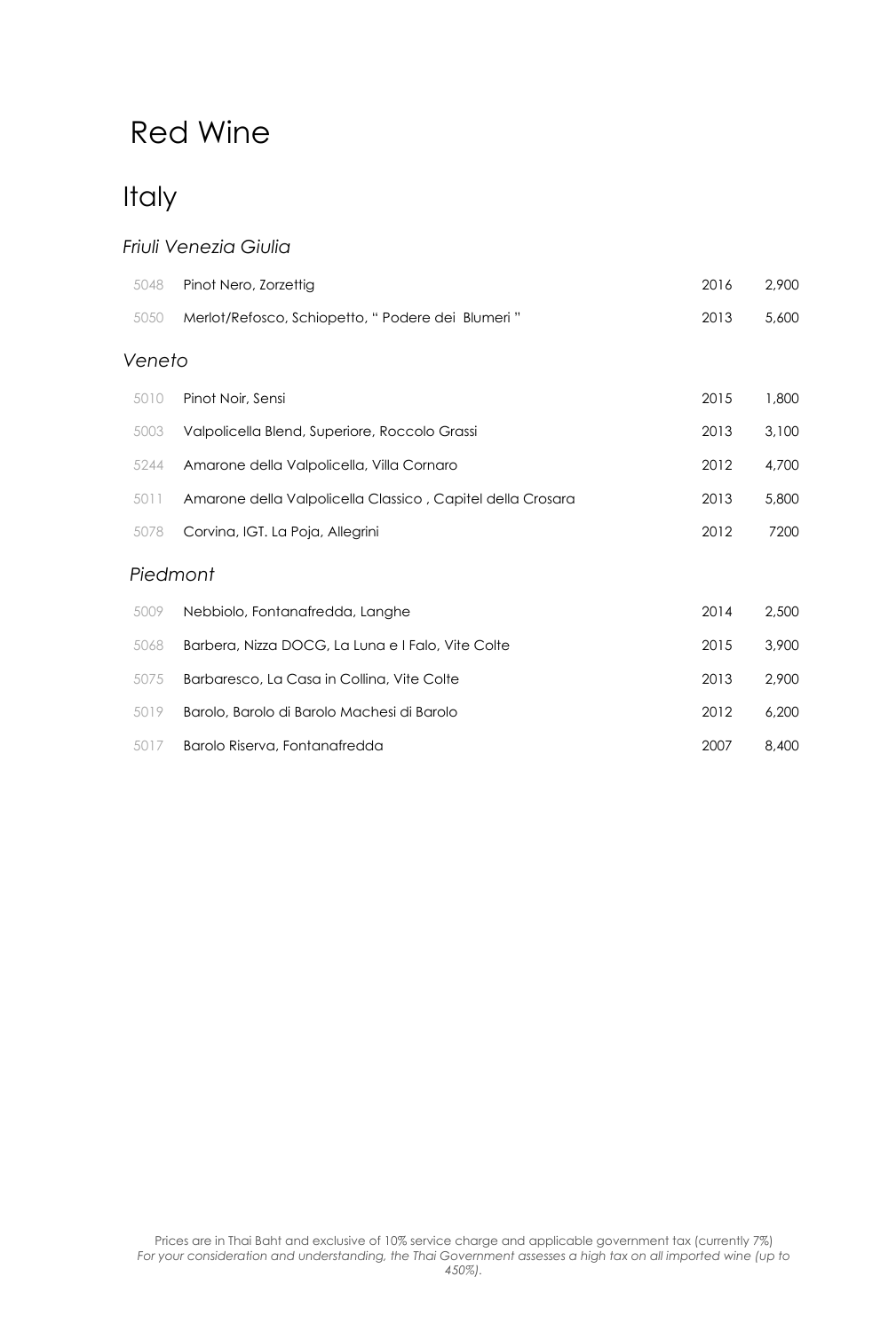#### *Central Italy*

| 5072  | Montepulciano D'Abruzzo, "Marina Cvetic ", Masciarelli, Abruzzo      | 2014  | 3,150  |
|-------|----------------------------------------------------------------------|-------|--------|
| 5074  | Montepulciano D'Abruzzo, Riserva "Villa Gemma", Masciarelli, Abruzzo | 2011  | 5,900  |
|       | Classic Tuscan                                                       |       |        |
| 5060  | Sangiovese, Rosso di Montalcino, Argiano                             | 2015  | 2,400  |
| 1007  | Chianti IL Garullo, Montenidoli, Tuscany (Organic)                   | 2015  | 2,250  |
| 3014  | Brunello di Montalcino, Belpoggio                                    | 2014  | 5,500  |
| 5035  | Brunello di Montalcino, Renieri                                      | 2013  | 5,900  |
|       | Super Tuscan                                                         |       |        |
| 5234  | Merlot/ Sangiovese, Lucente, Luce Della Vite                         | 2014  | 4,800  |
| 5265  | Merlot/ Cab, Le Serre Nuove, Tenuta Dell'Ornellaia, Bolgheri         | 14,16 | 6,600  |
| 5187  | Bordeaux Blend, Ornellaia, Tenuta Dell' Ornellaia, Bolgheri          | 2011  | 14,500 |
|       | Southern Italy                                                       |       |        |
| 5151  | Nero d'Avola/Cabernet, "b.io", Bpuntoio, Sicily (Organic)            | 2017  | 2,900  |
|       |                                                                      |       |        |
| Spain |                                                                      |       |        |
| 3026  | Grenache/Syrah, "Jan Petit", Clos Pons, Costers Del Segre, Spain     | 2016  | 1,950  |
| 3021  | Tempranillo, Muga, Reserva, Rioja DOC, Spain                         | 2015  | 2,450  |
| 3033  | Tempranillo, Reserva, Coto de Imaz DOC, Rioja Spain                  | 2014  | 2,100  |
| 3025  | Tempranillo, Coto de Imaz, Gran Reserva Rioja DOC, Spain             | 2010  | 4,900  |
| 3032  | Carignan/Grenache, "Doix ", Mas Doix, Priorat DOC, Spain             | 2010  | 5,900  |

Tempranillo, Unico Vega Sicilia, Ribera del Duero, Spain 2005 28,000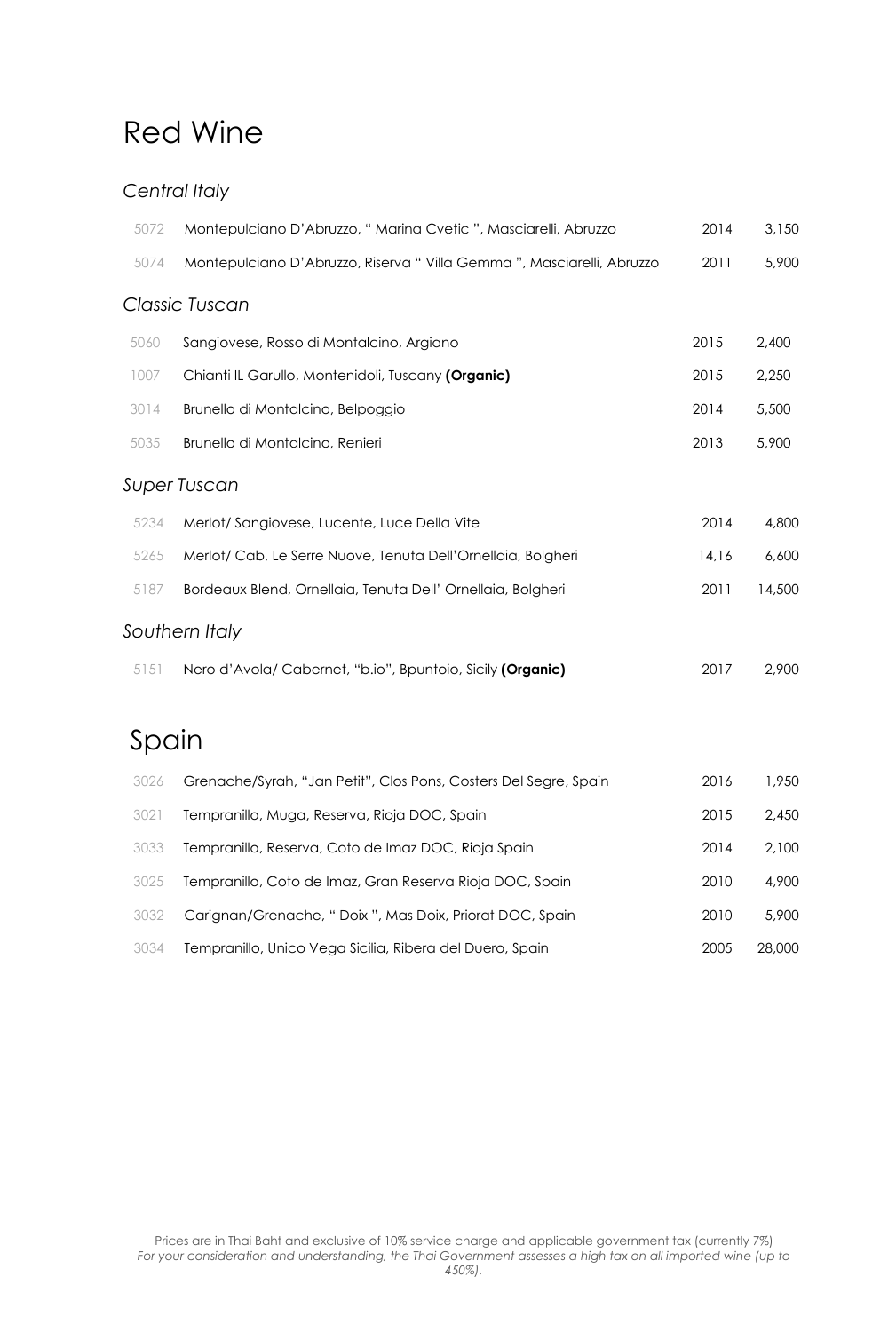### United States

| 8017 | Pinot Noir, Calera, Central Coast                           | 2014 | 4,800  |
|------|-------------------------------------------------------------|------|--------|
| 8012 | Merlot, Shafer, Napa Valley                                 | 2014 | 6,400  |
| 8126 | Cabernet Sauvignon, Rutherford Ranch, Napa Valley           | 2016 | 3,900  |
| 8130 | Cabernet Sauvignon, Silver Oak, Napa Valley                 | 2013 | 7,500  |
| 8005 | Syrah/Malbec/Zinfandel, Protest, Sonoma County              | 2016 | 3,600  |
| 8007 | Cabernet Sauvignon, "Artemis ", Stag's Leap, Napa Valley    | 2014 | 9,600  |
| 8018 | Cabernet Sauvignon, "Fay ", Stag's Leap, Napa Valley        | 2012 | 12,900 |
| 8004 | Bordeaux Blend, "Monte Bello ", Ridge Vineyard, Napa Valley | 2012 | 14,900 |
| 8078 | Bordeaux Blend, Opus one, Napa Valley                       | 2015 | 26,000 |
|      |                                                             |      |        |

### Australia

| 3013 | Pinot Noir, Mornington Peninsula, Collection, Handpicked | 2015    | 4,600 |
|------|----------------------------------------------------------|---------|-------|
| 2115 | Cabernet Sauvignon, "The Menzie", Yalumba, Coonawarra    | 2013    | 5,500 |
| 2169 | Shiraz, "Woodcutter's", Torbreck, Barossa Valley         | 2017    | 2,950 |
| 2125 | Shiraz, McRae Wood, Jim Barry, Clare Valley              | 2010,13 | 6,900 |
| 2047 | Shiraz,"MAX's", Penfolds, South Australia                | 2016    | 2,750 |
| 2042 | Shiraz/Mataro, Bin 2, Penfolds, South Australia          | 2016    | 4,100 |
| 2045 | GSM, Bin 138, Penfolds, Barossa Valley                   | 2015    | 4,900 |
| 2046 | Cabernet/Shiraz, Bin 389, Penfolds, South Australia      | 2016    | 6,700 |
| 2048 | Cabernet Sauvignon, Bin 407, Penfolds, South Australia   | 2015    | 7,200 |
| 2040 | Shiraz, "St. Henri ", Penfolds, South Australia          | 2015    | 8,600 |
| 2178 | Shiraz,, "The Factor", Torbreck, Barossa Valley          | 2012    | 9,900 |

### New Zealand

| 2103 | Pinot Noir, Lost Turtle, Central Otago                     | 2016 | 2,350 |
|------|------------------------------------------------------------|------|-------|
| 2077 | Pinot Noir, "Cellar Selection", Sileni Estate, Hawke's Bay | 2016 | 3.100 |
|      | 2161 Syrah, Dry River, Martinborough                       | 2008 | 6,000 |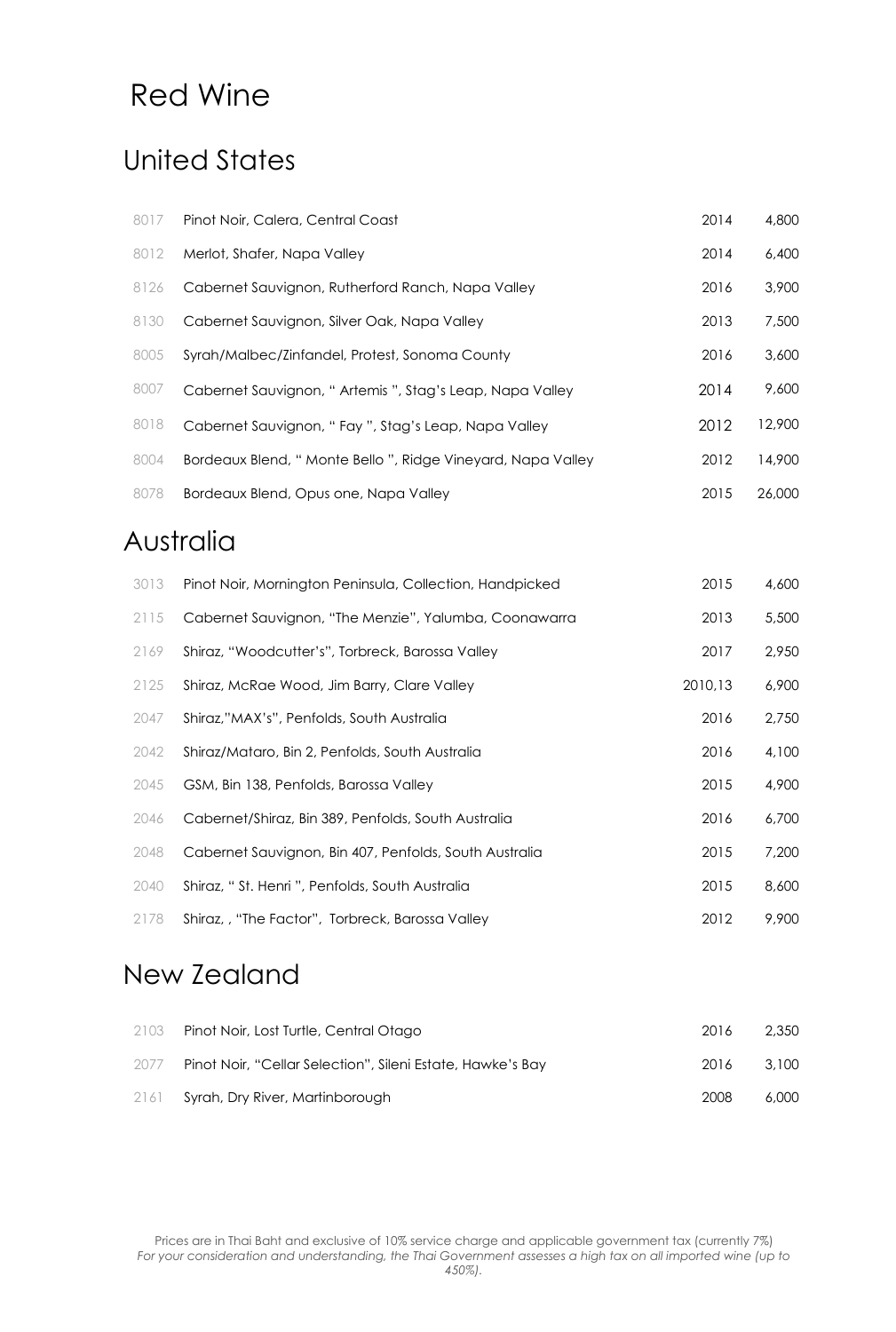### Chile

| 6082 | Merlot, Hugo Casanova Reserva, Maule Valley                      | 2017 | 2.050 |
|------|------------------------------------------------------------------|------|-------|
| 6020 | Merlot, Casillero del Diablo, Reserva, Central Valley            | 2017 | 1,900 |
| 6001 | Carmenere/Malbec, Odfjell "Armador", Central & Maipo Valley      | 2017 | 1,850 |
| 6011 | Cabernet Sauvignon, Hugo Casanova,"Don Aldo", Maule Valley       | 2013 | 3,500 |
| 6056 | Pais, en Tinaja, Gonzalez Bastias, Bio Bio Valley (Natural Wine) | 2015 | 3,650 |

# Argentina

|      | 6010 Cabernet Sauvignon Reserva, Terrazas de los Andes, Mendoza | 2014 | 3.900 |
|------|-----------------------------------------------------------------|------|-------|
| 6065 | Malbec Reserva, Terrazas de los Andes, Mendoza                  | 2015 | 3.900 |
|      | 6006 Malbec Alpamanta Estate, Mendoza                           | 2012 | 2.900 |

### Uruguay

| 2350 Tannat, Reserva, Bodega Garzon, Garzon | 2,350 |
|---------------------------------------------|-------|
|                                             |       |

### **Thailand**

| 4017 | Dornfelder/Rondo/Syrah, "Signature Red", Monsoon, Hua Hin Hills                            | 2014 | 1,900 |
|------|--------------------------------------------------------------------------------------------|------|-------|
| 4018 | Syrah Cabernet, Spring 'Anantara Private Selection', GranMonte,<br>Khao Yai, Thailand      | 2018 | 1,800 |
| 4014 | Syrah, "Heritage", GranMonte, Asoke Valley, Khao Yai                                       | 2014 | 1,700 |
| 4013 | Syrah, "The Orient", GranMonte, Asoke Valley, Khao Yai                                     | 2011 | 2,500 |
| 4005 | Syrah, Monsoon Valley, Hua Hin Hills                                                       | 2015 | 1,600 |
| 4001 | Shiraz/ Sangiovese, "Cuvee de Siam", Monsoon Valley, Hua Hin Hills                         | 2011 | 4,200 |
| 4006 | Shiraz, Issara Estates, Khao Yai (Exclusive only Anantara Siam)                            | 2014 | 2.170 |
| 4012 | Cabernet/ Syrah, "Asoke", Anantara Private Selection' GranMonte,<br>Asoke Valley, Khao Yai | 2013 | 2,900 |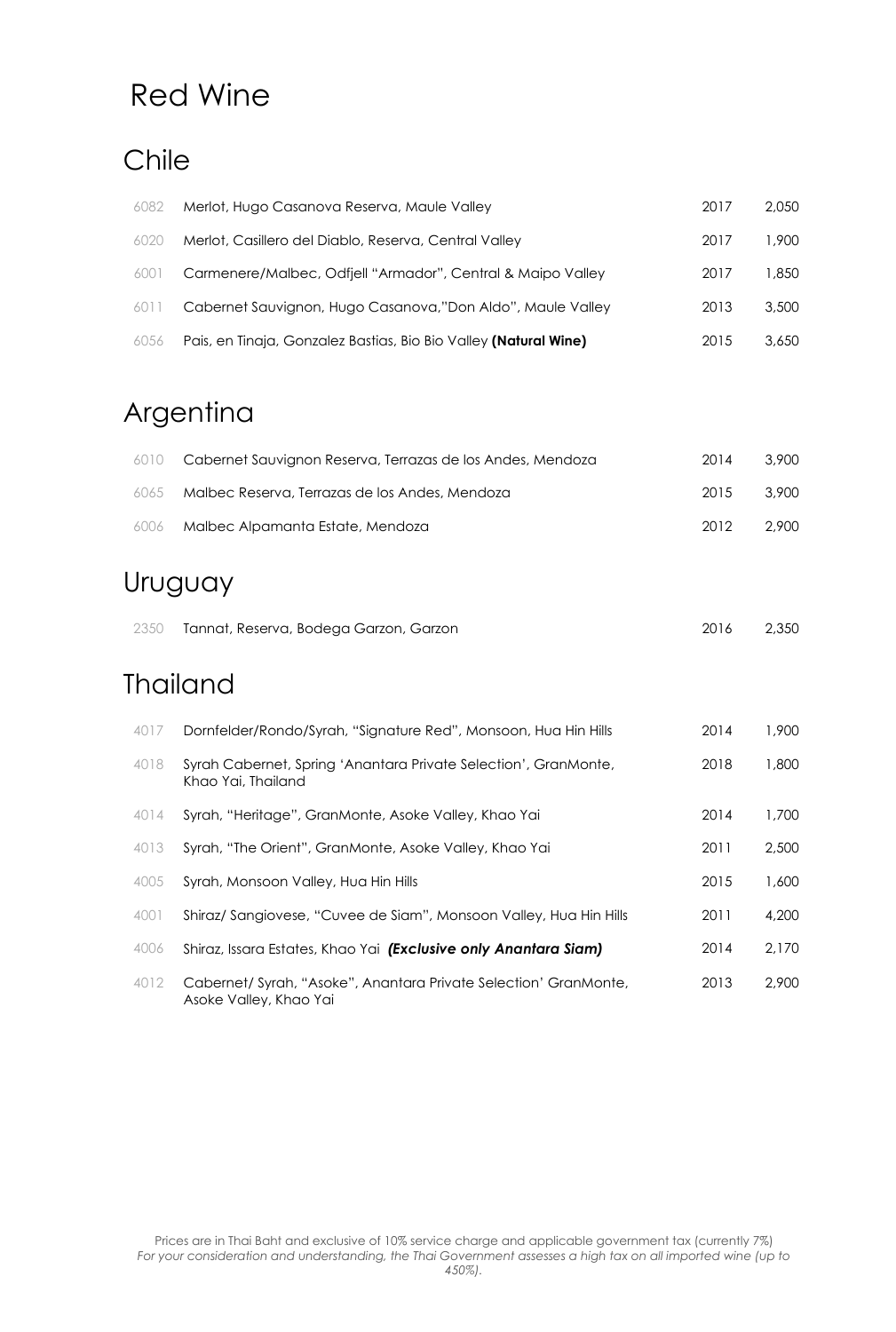# Rosé Wine

### France

| 9030  | Tavel, E.Guigal, Cotes du Rhone                                       | 2016 | 2,700 |
|-------|-----------------------------------------------------------------------|------|-------|
| Italy |                                                                       |      |       |
| 9016  | Veneto Blend, Bardolino Chiaretto, Zenato, Veneto                     | 2016 | 1,800 |
|       | Australia                                                             |      |       |
| 9001  | Cabernet Rosé, Stonefish, Margaret River                              | 2016 | 1,950 |
|       | Thailand                                                              |      |       |
| 9017  | Syrah, "Sakuna", GranMonte, Asoke Valley, Khao Yai (500ml.)           | 2015 | 1,350 |
| 9003  | Rosé, Sakuna 'Anantara Private Selection', GranMonte Winery, Khao Yai | 2019 | 1,800 |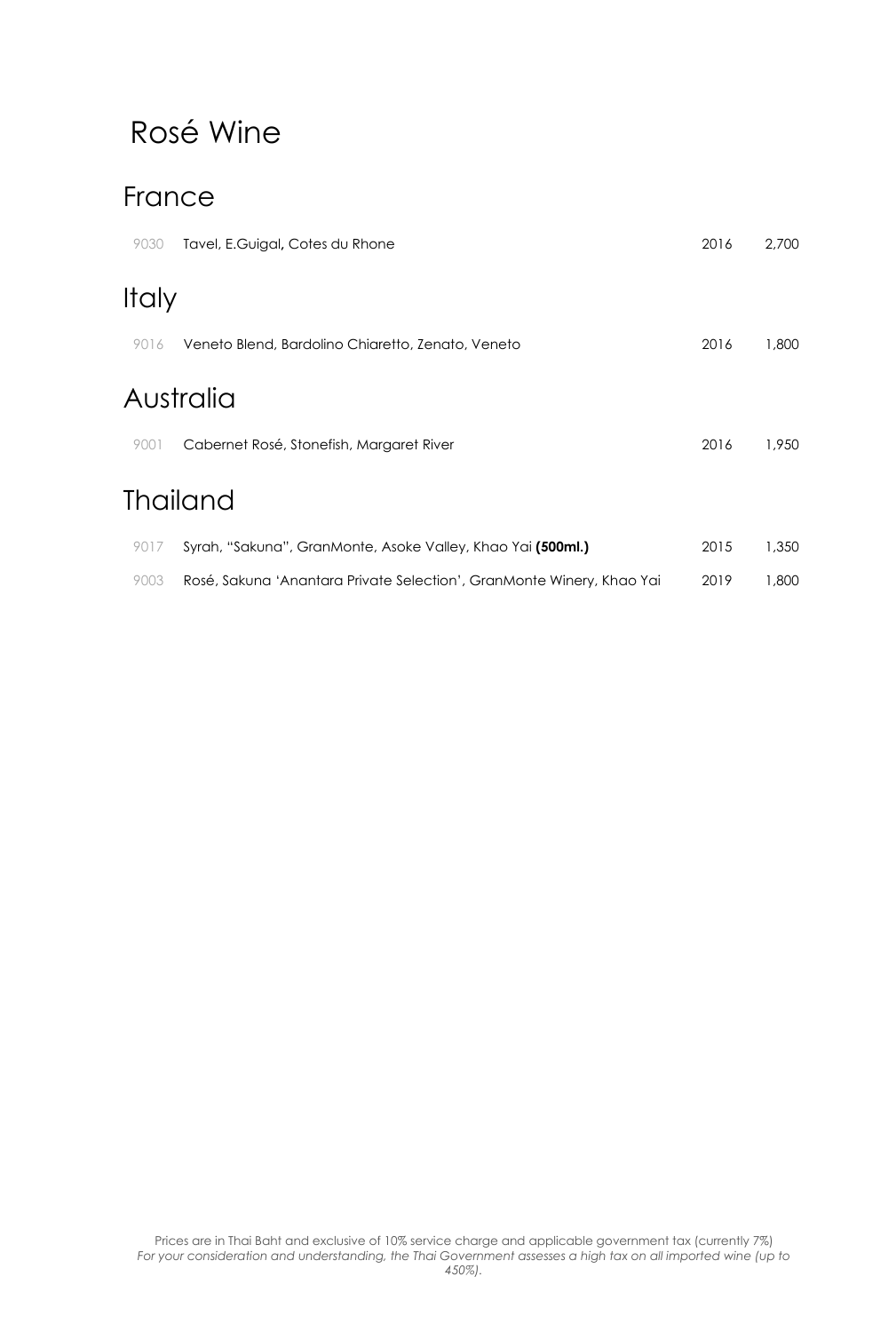# **ASIAN SPIRITS**

| <b>SAKE</b> (Japan)                                    | Carafe         | <b>Bottle</b>  |
|--------------------------------------------------------|----------------|----------------|
| <b>DASSAI</b>                                          |                |                |
| JUNMAI DAIGINJO MIGAKI 23<br>JUNMAI DAIGINJO MIGAKI 39 | 2,000<br>1,500 | 6,900<br>5,000 |
| <b>MASUMI</b>                                          |                |                |
| JUNMAI DAIGINJO SANKA                                  | 990            | 3,990          |
| JUNMAI GINJO KIPPUKU KINJU                             | 750            | 2,400          |
| <b>KIRINZAN</b>                                        |                |                |
| JUNMAI DAIGINJO BLUE                                   | 1,150          | 4,450          |
| <b>MIZUBASHO</b>                                       |                |                |
| GINJO (300ml.)                                         |                | 750            |
| <b>TEDORIGAWA</b>                                      |                |                |
| YAMAHAI JIKOMI JUNMAI                                  | 690            | 2,700          |
| YUKI NO BOSHA                                          |                |                |
| <b>JUNMAI GINJO</b>                                    | 950            | 3,500          |
| <b>TAMAGAWA</b>                                        |                |                |
| HONJOZO NAMA (300ml.)                                  |                | 650            |
| <b>BORN</b>                                            |                |                |
| JUNMAI DAIGINJO GOLD                                   | 970            | 3,200          |
| <b>KOZAEMON</b>                                        |                |                |
| YAMAHAI JUNMAI BUNSHU                                  | 590            | 2,200          |
| <b>NIGORI</b> (Unfiltered Sake)                        |                |                |
| SHIRAKAWAKO SASANIGORI (300ml.)                        |                | 1,250          |
| YUZU-SHU                                               | Glass          | <b>Bottle</b>  |
| OOIRI NIGORI YUZU-SHU DAKU-DAKU                        | 290            | 3100           |
| <b>UMESHU</b>                                          | Glass          | <b>Bottle</b>  |
| CHOYA                                                  | 250            | 2,700          |
| <b>CHOYA EXTRA YEARS</b>                               | 320            | 3,500          |
| <b>SHOCHU</b>                                          | Glass          | <b>Bottle</b>  |
| <b>TORIKAI (RICE)</b>                                  | 390            | 4,090          |
| AKAZARU (PURPLE SWEET POTATO)                          | 290            | 2,900          |
| IICHIKO SUPER (BARLEY)                                 | 320            | 3,100          |
| <b>BAIJIU</b> (China)                                  | Glass          | <b>Bottle</b>  |
| Moutai Yinbin (500ml.)                                 | 220            | 1,900          |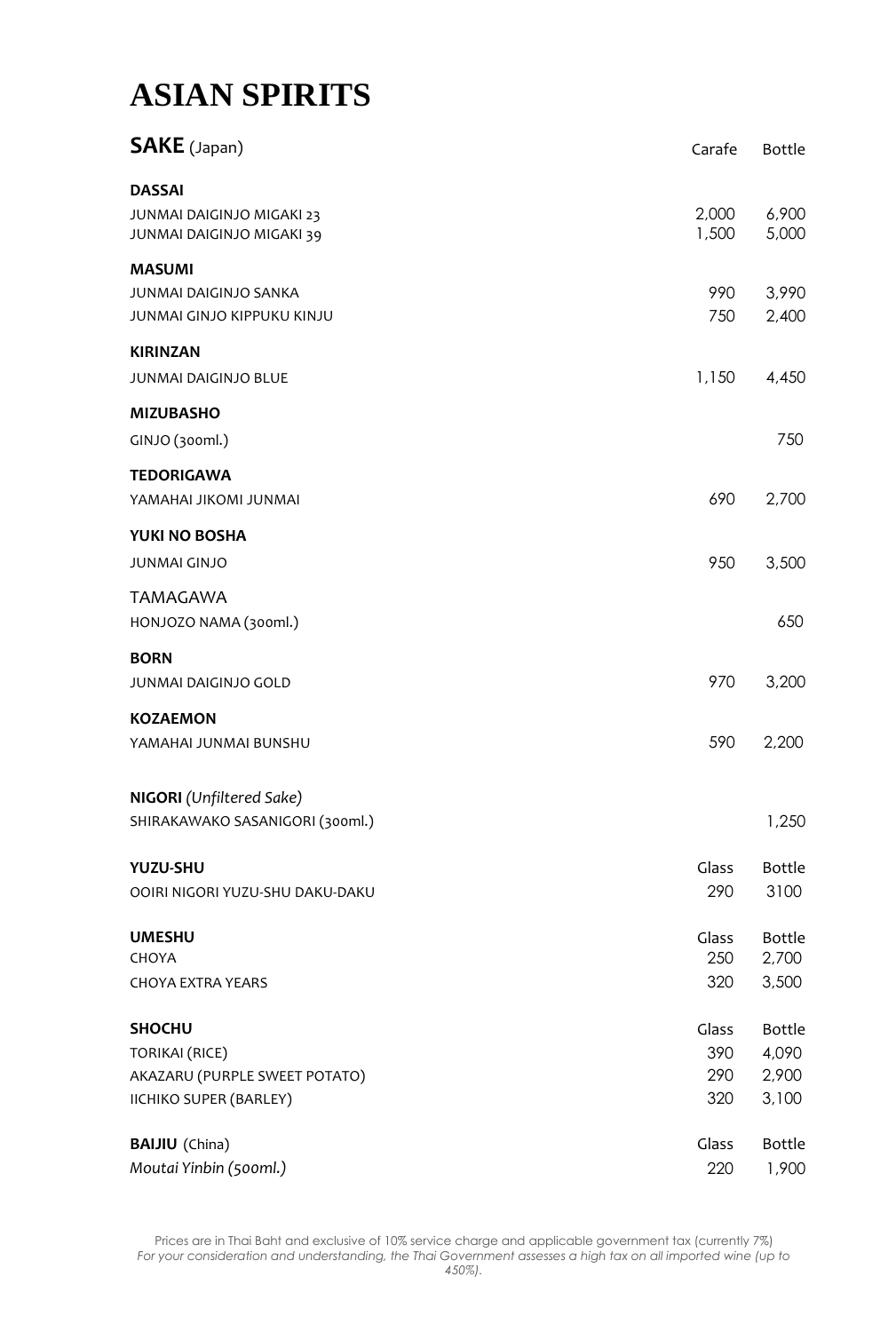| Gin                               | Glass | <b>Bottle</b> |
|-----------------------------------|-------|---------------|
| Gordon's (England)                | 300   | 3,500         |
| Tangueray (England)               | 390   | 4,500         |
| Bombay Sapphire (England)         | 390   | 4,500         |
| Beefeater 24 (England)            | 390   | 4,500         |
| Hendrick's (Scotland)             | 490   | 5,900         |
| Caorunn (Scotland)                | 450   | 5,500         |
| Bitter Truth (Pink Gin) (Germany) | 450   | 5,500         |
| G'Vine Floraison Gin (France)     | 450   | 5,500         |
| Martin Miller's (England)         | 550   | 6,900         |
| Roku (Japan)                      | 390   | 4,500         |

### **RUM**

| 300 | 3,500 |
|-----|-------|
| 300 | 3,500 |
| 450 | 5,500 |
| 300 | 3,500 |
| 350 | 3,900 |
| 300 | 3,500 |
| 300 | 3,500 |
| 450 | 5,500 |
| 450 | 5,500 |
| 590 | 7,000 |
|     |       |

### **VODKA**

| Artic (Green Apple) (Italy)                          | 300 | 3,500 |
|------------------------------------------------------|-----|-------|
| Stolichnaya (Russia)                                 | 350 | 3,900 |
| Skyy (USA.)                                          | 300 | 3,500 |
| Smirnoff (Russia)                                    | 300 | 3,500 |
| Tito (USA.)                                          | 390 | 4,500 |
| Ketel One (Netherlands)                              | 390 | 4,500 |
| 42 Below (New Zealand)                               | 390 | 4,500 |
| Russian Standard Gold (Russia)                       | 390 | 4,500 |
| Ultimat (Poland)                                     | 390 | 4,500 |
| Absolut (Original/Vanilla/Citron/ Mandarin) (Sweden) | 390 | 4,500 |
| Belvedere (Poland)                                   | 450 | 5,500 |
| Ciroc (France)                                       | 450 | 5,500 |
| Chase (England)                                      | 490 | 5,900 |
| Grey Goose (France)                                  | 490 | 5,900 |
| Absolut Elyx (Sweden)                                | 450 | 5,500 |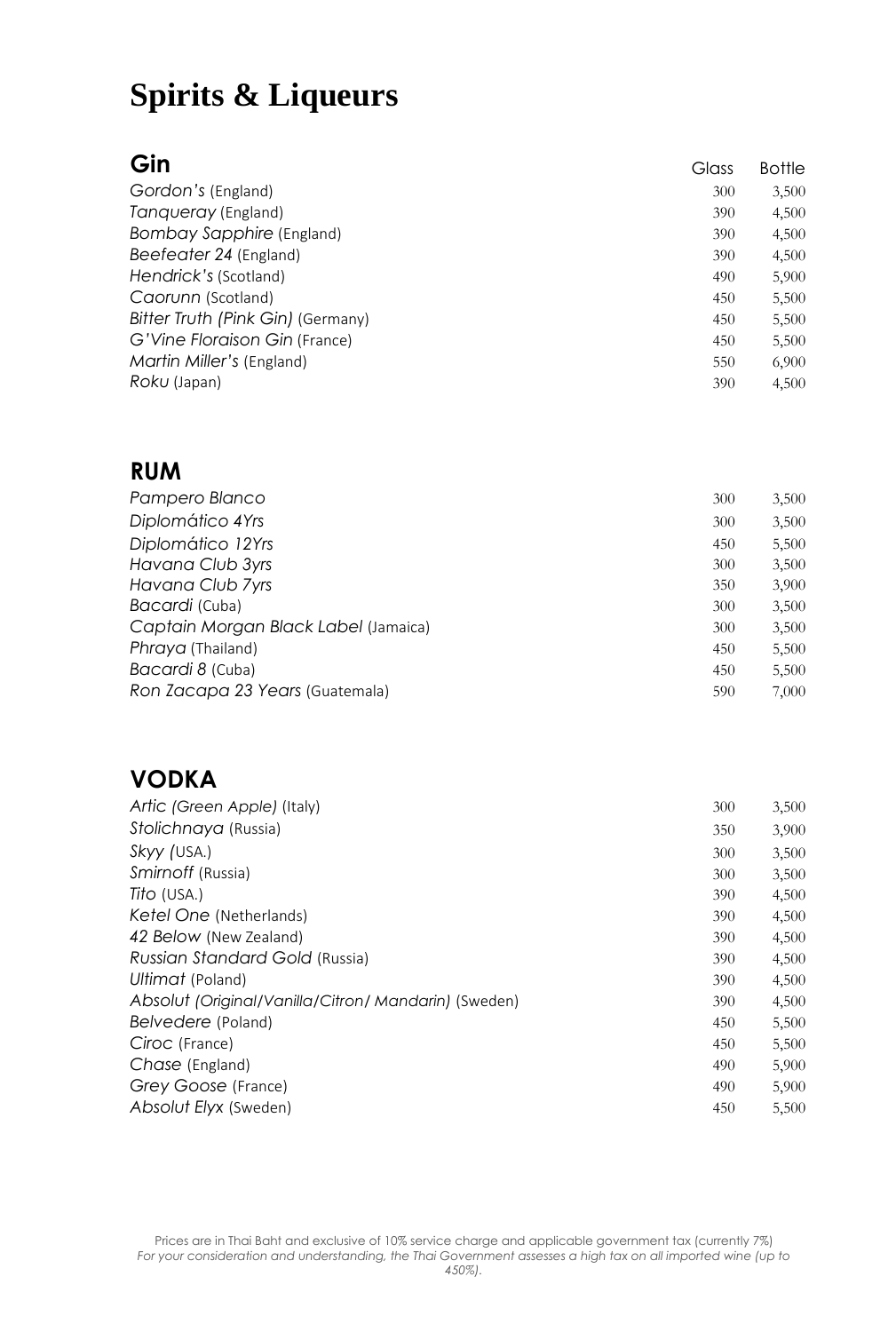### **TEQUILA** Glass Bottle

| .                             | ינטוט | פוווסט |
|-------------------------------|-------|--------|
| El Jimador Silver (Mexico)    | 300   | 3.500  |
| Don Julio Reposado (Mexico)   | 590   | 7.000  |
| Patron Silver (Mexico)        | 550   | 5.900  |
| Sierra Antiguo Anejo (Mexico) | 390   | 4.500  |
| Patron Anejo (Mexico)         | 590   | 7.000  |
|                               |       |        |

### **WHISKEY**

| <b>Irish</b> (Ireland)                    |       |        |
|-------------------------------------------|-------|--------|
| Jameson                                   | 350   | 3,900  |
| <b>Bourbon</b> (USA.)                     |       |        |
| Jim Beam                                  | 350   | 3,900  |
| Evan Williams Black Label (1Ltr.)         | 320   | 4,200  |
| <b>Maker's Mark</b>                       | 450   | 5,200  |
| <b>Bulleit Bourbon</b>                    | 450   | 5,200  |
| <b>Rye</b>                                |       |        |
| <b>Bulleit Rye (USA.)</b>                 | 450   | 5,200  |
| Canadian Club (Canada)                    | 300   | 3,500  |
| Tennessee (USA.)                          |       |        |
| Jack Daniel's                             | 390   | 4,500  |
| Japanese (Japan)                          |       |        |
| Suntory White Whisky                      | 390   | 4,500  |
| <b>MARS Maltage Cosmo</b>                 | 750   | 8,900  |
| <b>Scotch (Scotland)</b>                  |       |        |
| Johnnie Walker Red Label                  | 300   | 3,500  |
| Johnnie Walker Black Label                | 390   | 4,500  |
| Johnnie Walker Double Black Label (100cl) | 450   | 5,900  |
| Johnnie Walker Gold Label                 | 490   | 5,500  |
| Johnnie Walker 18 Aged                    | 590   | 7,000  |
| Johnnie Walker XR21                       | 820   | 11,500 |
| Johnnie Walker Blue Label                 | 1,150 | 15,000 |
| Johnnie Walker Blue Label King George V   | 3,400 | 39,000 |
| John Walker and Sons Odyssey              | 4,200 | 55,000 |
| Chivas 12Yrs                              | 450   | 5,200  |
| Chivas Royal Salute                       | 1,000 | 13,500 |
| <b>J&amp;B Rare</b>                       | 300   | 3,500  |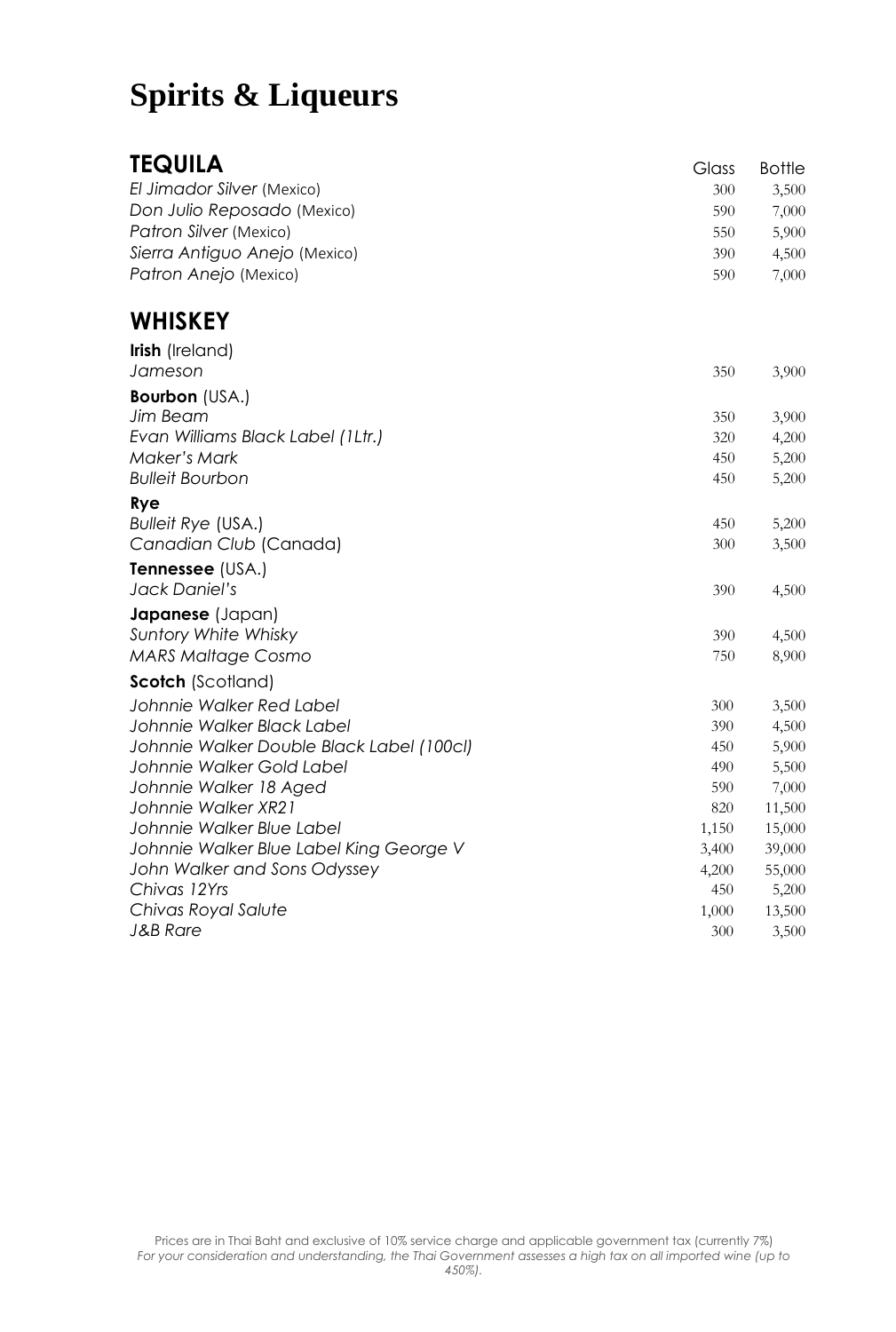| <b>Single Malt Scotch (Scotland)</b>             | Glass | <b>Bottle</b> |
|--------------------------------------------------|-------|---------------|
| <b>Singleton Dufftown Tailfire</b>               | 450   | 5,500         |
| Singleton Dufftown 12 Yrs                        | 490   | 5,900         |
| Singleton Dufftown 15 Yrs                        | 590   | 8,500         |
| Singleton Dufftown 18 Yrs                        | 690   | 9,900         |
| Old Pulteney 12 Yrs                              | 490   | 4,500         |
| Old Pulteney 17 Yrs                              | 690   | 8,900         |
| Old Pulteney 21 Yrs                              | 1,250 | 17,500        |
| Macallan 12 Yrs                                  | 590   | 8,500         |
| Glenmorangie 10 Yrs                              | 450   | 5,500         |
| Glen Fiddich 12 Yrs                              | 490   | 5,900         |
| Glen Fiddich 15 Yrs                              | 590   | 8,500         |
| Glen Fiddich 18 Yrs                              | 990   | 9,900         |
| Ancnoc 12 Yrs                                    | 490   | 5,900         |
| Ancnoc 18 Yrs                                    | 690   | 9,900         |
| Glenlivet 18 Yrs                                 | 990   | 15,500        |
| Bowmore 12 Yrs                                   | 590   | 8,500         |
| <b>COGNAC VSOP</b> (France)                      |       |               |
| Hennessy                                         | 490   | 5,900         |
| Martell                                          | 490   | 5,900         |
| <b>Remy Martin</b>                               | 450   | 5,500         |
| <b>COGNAC XO (France)</b>                        |       |               |
| Hennessy                                         | 1,200 | 15,000        |
| <b>Remy Martin</b>                               | 1,200 | 15,000        |
| Camus                                            | 1,200 | 15,000        |
| Martell Gordon Bleu                              | 1,050 | 13,500        |
| <b>ARMAGNAC</b> (France)                         |       |               |
| Sempe V.S.O.P.                                   | 450   | 5,500         |
| <b>GRAPPA (Italy)</b>                            |       |               |
|                                                  |       |               |
| Bottega Gianduia (Chocolate liqueur with grappa) | 350   | 3,000         |
| Capitel Monte Olmi - Tedeschi (Amarone)          | 590   | 7,500         |
| Bottega Riserva Privata (Amarone)                | 590   | 8,500         |
| Alexander Exquisite (Bolgheri)                   | 590   | 8,700         |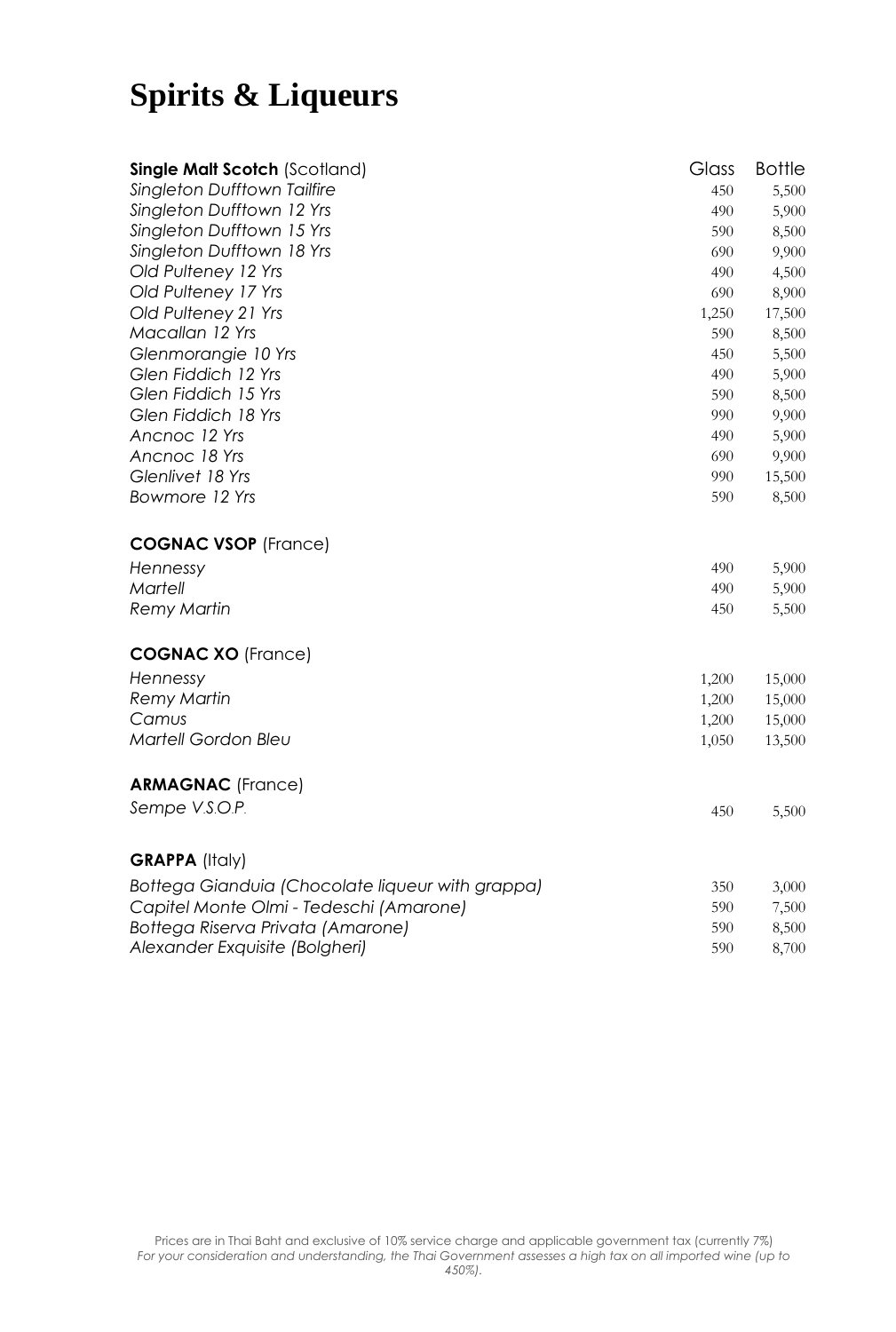| <b>LIQUEURS</b>                                              | Glass | <b>Bottle</b> |
|--------------------------------------------------------------|-------|---------------|
| Amaretto, Pernod, Frangelico, Limoncello                     | 280   | 2,800         |
| Benedictine, Cointreau, Midori, Sambuca                      | 320   | 3,200         |
| Drambuie, Galliano, Kahlua, Bailey's Irish Cream             | 350   | 3,500         |
| Southern Comfort, Grand Marnier, Fernet Branca, Jagermeister | 390   | 3,900         |
| <b>APERITIF</b>                                              |       |               |
| Ricard (France)                                              | 280   | 2,800         |
| Campari (Italy)                                              | 280   | 2,800         |
| Martini Bianco/ Rosso (Italy)                                | 290   | 3,500         |
| Aperol (Italy)                                               | 290   | 3,500         |
| Vermouth Royal La Quintinye Blanc (France)                   | 300   | 4,500         |
| <b>PORT</b> (Portugal)                                       |       |               |
| Taylor's Ruby                                                | 300   | 3,500         |
| Corkburn's 10yrs Tawny Port                                  | 300   | 3,500         |
| Grahams LBV                                                  | 450   | 5,900         |
| <b>SHERRY</b> (Spain)                                        |       |               |
| Tio Pepe                                                     | 300   | 3,500         |
| <b>BEER</b>                                                  |       |               |
| - Draught                                                    |       |               |
| Chang (330ml.) (Thailand)                                    |       | 270           |
| Peroni (330 ml.) (Italy)                                     |       | 420           |
| Budweiser (Pint) (USA.)                                      |       | 320           |
| Hoegaarden (Pint) (Belgium)                                  |       | 420           |
| Stella (Pint) (Belgium)                                      |       | 420           |
| - Bottle                                                     |       |               |
| Chang Classic (Thailand)                                     |       | 240           |
| Asahi (Japan)                                                |       | 260           |
| Singha (Thailand)                                            |       | 260           |
| Heineken (Netherlands)                                       |       | 260           |
| San Miguel Light (Philippines)                               |       | 250           |
| Corona (Mexico)                                              |       | 280           |
| Erdinger Weißbier (Germany)                                  |       | 320           |
| Hoegaarden Rose (Belgium)<br>Sapporo (Japan)                 |       | 290<br>280    |
| Peroni (Italy)                                               |       | 280           |
| Chalawan (Craft Beer) (Thailand)                             |       | 290           |
| Leffe Blonde (Belgium)                                       |       | 280           |
| Leffe Brown (Belgium)                                        |       | 280           |
| Paulaner Lager (Germany)                                     |       | 280           |
| Estrella Damm Inedit (630ml.) (Spain)                        |       | 750           |
| Clausthaler (Non - Alcoholic) (Germany)                      |       | 280           |